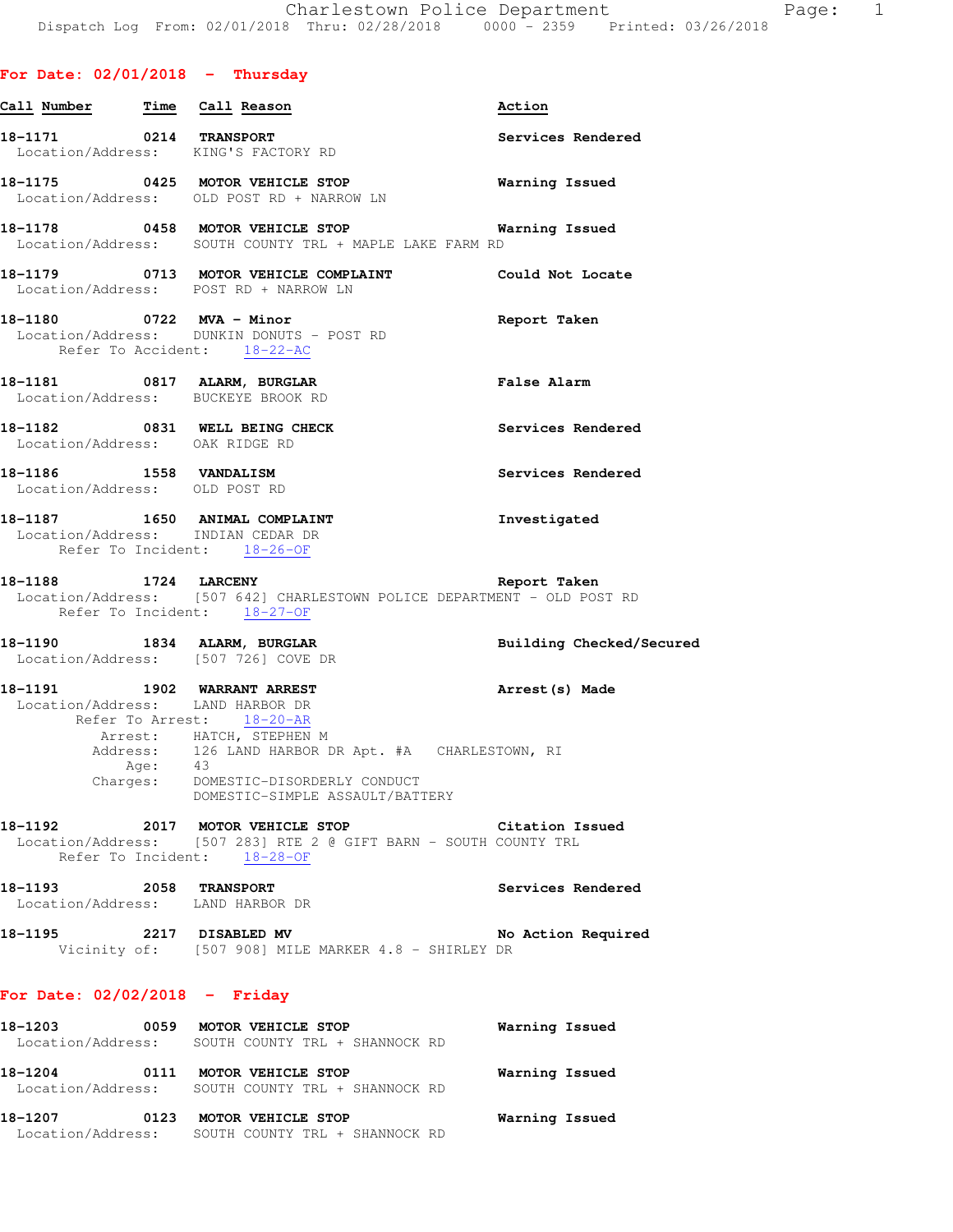18-1209 **0126 HOUSE CHECK 18-1209** No Action Required Location/Address: [507 804] BEAVER LN **18-1210 0143 MOTOR VEHICLE STOP Warning Issued**  Location/Address: SOUTH COUNTY TRL + NEW BISCUIT CITY RD 18-1211 **0148** HOUSE CHECK **No Action Required**  Location/Address: [507 526] OLD POST RD **18-1213 0208 HOUSE CHECK No Action Required**  Location/Address: PROSSER TRL **18-1224 0853 ASSIST CITIZEN Services Rendered**  Location/Address: [507 254] GALAPAGOS COLLECTION DAVES COFFEE - OLD POST RD **18-1225 0854 ASSIST CITIZEN Investigated**  Location/Address: [507 72] CUMBERLAND FARMS - OLD POST RD **18-1228 1405 BURGLARY (Attempted B&E) Investigated**  Location/Address: OLD POST RD **18-1229 1436 POLICE INFORMATION Services Rendered**  Location/Address: [507 38] CHARLESTOWN POST OFFICE - OLD POST RD **18-1231 1628 BURGLARY (Attempted B&E) Investigated**  Location/Address: OLD POST RD **18-1234 1726 MOTOR VEHICLE STOP Citation Issued**  Location/Address: SOUTH COUNTY TRL + WIITALA DR **18-1235 1821 ALARM, BURGLAR Building Checked/Secured**  Location/Address: [507 46] WASHINGTON TRUST COMPANY - OLD POST RD **18-1236 1901 WELL BEING CHECK Services Rendered**  Location/Address: LAND HARBOR DR **18-1237 1910 MOTOR VEHICLE STOP Warning Issued**  Location/Address: [507 100] RTE 1 @ FIORES (MILE MARKER 8.0) - POST RD

**18-1240 2029 PSYCHOLOGICAL EMERGENCY Transported to Hospital**  Location/Address: [507 435] SOUTH SHORE MENTAL HEALTH CHARLESTOWN HOUS - OLD POST RD

#### **For Date: 02/03/2018 - Saturday**

| 18-1248<br>Location/Address: | 0056 | MOTOR VEHICLE STOP<br>POST RD + PROSSER TRL                                             | Warning Issued           |
|------------------------------|------|-----------------------------------------------------------------------------------------|--------------------------|
| 18–1252<br>Location/Address: | 0123 | MOTOR VEHICLE STOP<br>POST RD + TAMANACO DR                                             | Warning Issued           |
| 18-1259                      | 0822 | WELL BEING CHECK<br>Location/Address: [507 228] PHIL & ANN'S SUNSET MOTEL - OLD POST RD | Investigated             |
| 18-1260                      | 1135 | DISABLED MV<br>Location/Address: [507 410] DUNKIN DONUTS - OLD POST RD                  | Investigated             |
| 18-1262                      | 1341 | ALARM, BURGLAR                                                                          | Building Checked/Secured |

Location/Address: [507 46] WASHINGTON TRUST COMPANY - OLD POST RD

**18-1263 1629 MOTOR VEHICLE STOP Warning Issued**  Location/Address: POST RD + WILDFLOWER RD

**18-1264 1641 MOTOR VEHICLE STOP Citation Issued**  Location/Address: POST RD + FALCONE LN **18-1265 1649 MOTOR VEHICLE STOP Warning Issued**  Location/Address: LAUREL RD

**18-1266 1737 MOTOR VEHICLE STOP Citation Issued**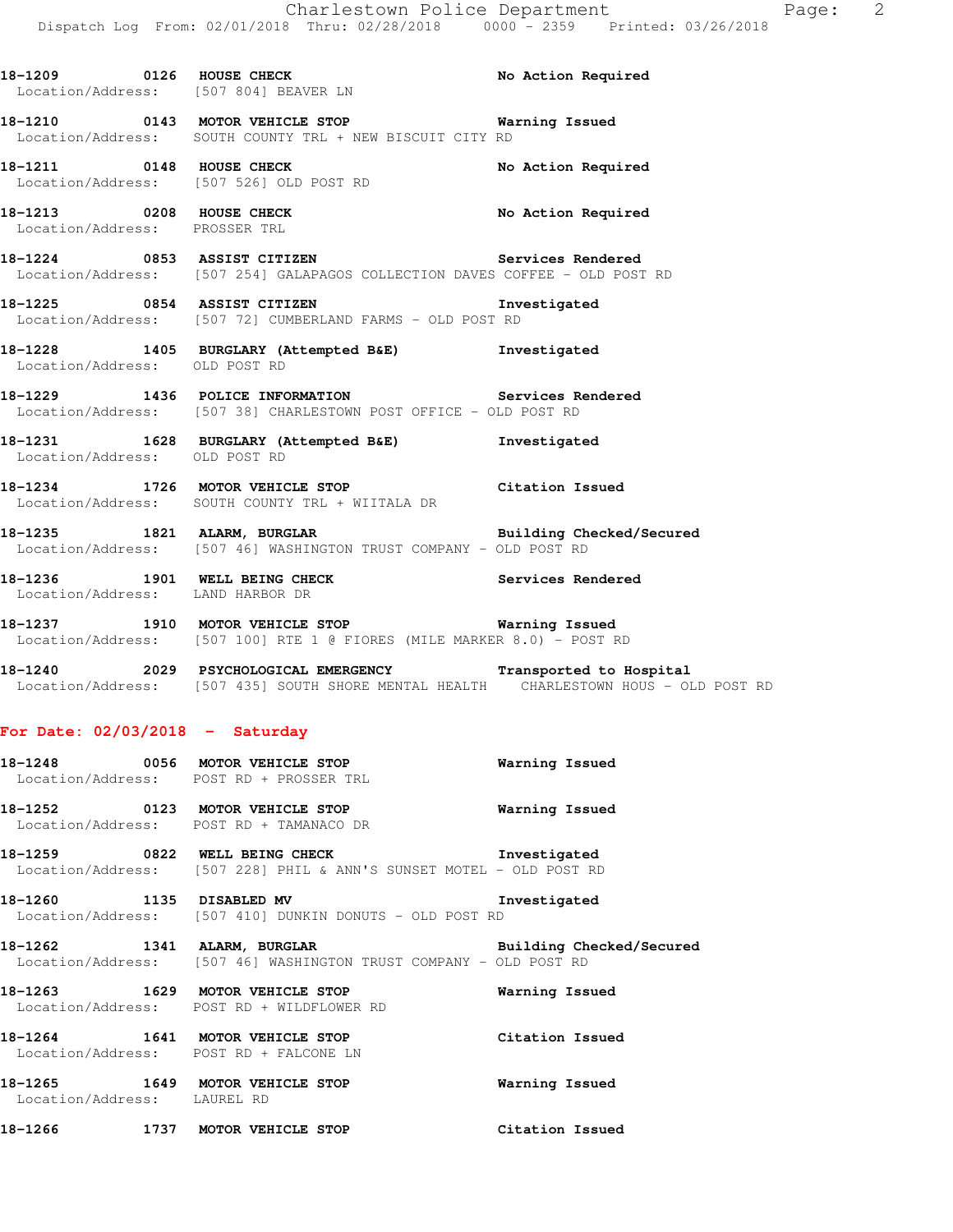Location: [507 863] FIVE SEASONS HOUSING DEVELOPMENT

- **18-1267 1739 FIRE, OTHER Investigated**  Location/Address: [507 585] STEDMAN & KAZOUNIS - CROSSLAND ST
- **18-1268 1757 DISABLED MV Services Rendered**  Location/Address: POST RD + BEND RD
- **18-1269 1805 MOTOR VEHICLE STOP Warning Issued**  Location/Address: [507 275] RTE 1 @ WESTERLY LINE - POST RD
- **18-1270 1858 MOTOR VEHICLE STOP No Action Required**  Location/Address: ROSS HILL RD + POST RD
- **18-1271 1902 MOTOR VEHICLE STOP Warning Issued**  Location/Address: POST RD + WEST BEACH RD
- **18-1272 1918 MOTOR VEHICLE STOP Warning Issued**  Location/Address: [507 261] RTE 1 @ STATE GARAGE (MILE MARKER 9.6) - POST RD
- **18-1273 2018 MOTOR VEHICLE STOP Citation Issued**  Location/Address: POST RD + TAMANACO DR
- **18-1274 2055 MOTOR VEHICLE STOP Citation Issued**  Location/Address: TAMANACO DR
- **18-1275 2136 POLICE INFORMATION No Action Required**  Location/Address: KLONDIKE RD
- **18-1278 2358 MVA Minor Investigated**  Location/Address: SHANNOCK RD + CEDAR MEADOWS RD Refer To Summons: 18-21-AR Summons: AVILA, ANTONIO Address: 13 DEBRA DR RICHMOND, RI Age: 30 Charges: DRIVING WITHOUT/EXPIRED LICENSE Refer To Accident: 18-23-AC

#### **For Date: 02/04/2018 - Sunday**

- **18-1279 0114 SUSPICIOUS ACTIVITY/VEHICLE Investigated**  Location/Address: KING'S FACTORY RD **18-1280 0120 MOTOR VEHICLE STOP Investigated**  Location/Address: [507 261] RTE 1 @ STATE GARAGE (MILE MARKER 9.6) - POST RD **18-1283 0801 ASSIST OTHER POLICE DEPT Services Rendered**  Location/Address: ALTON CAROLINA RD **18-1284 0920 ASSIST OTHER POLICE DEPT Services Rendered**  Location/Address: OLD POST RD **18-1289 1123 ANIMAL COMPLAINT Could Not Locate**  Vicinity of: OLD COACH RD + LADY SLIPPER DR **18-1290 1127 POLICE INFORMATION Investigated**  Location/Address: [507 642] CHARLESTOWN POLICE DEPARTMENT - OLD POST RD Refer To Incident: 18-29-OF **18-1291 1217 POLICE INFORMATION Could Not Locate**  Location/Address: NARROW LN **18-1293 1530 MOTOR VEHICLE STOP Warning Issued**  Location/Address: [507 100] RTE 1 @ FIORES (MILE MARKER 8.0) - POST RD **18-1294 1616 MOTOR VEHICLE STOP Citation Issued**  Vicinity of: [507 83] MEADOW BROOK INN - CAROLINA BACK RD
- **18-1295 1638 MOTOR VEHICLE STOP Warning Issued**  Vicinity of: [507 374] SAINT MARYS CHURCH - CAROLINA BACK RD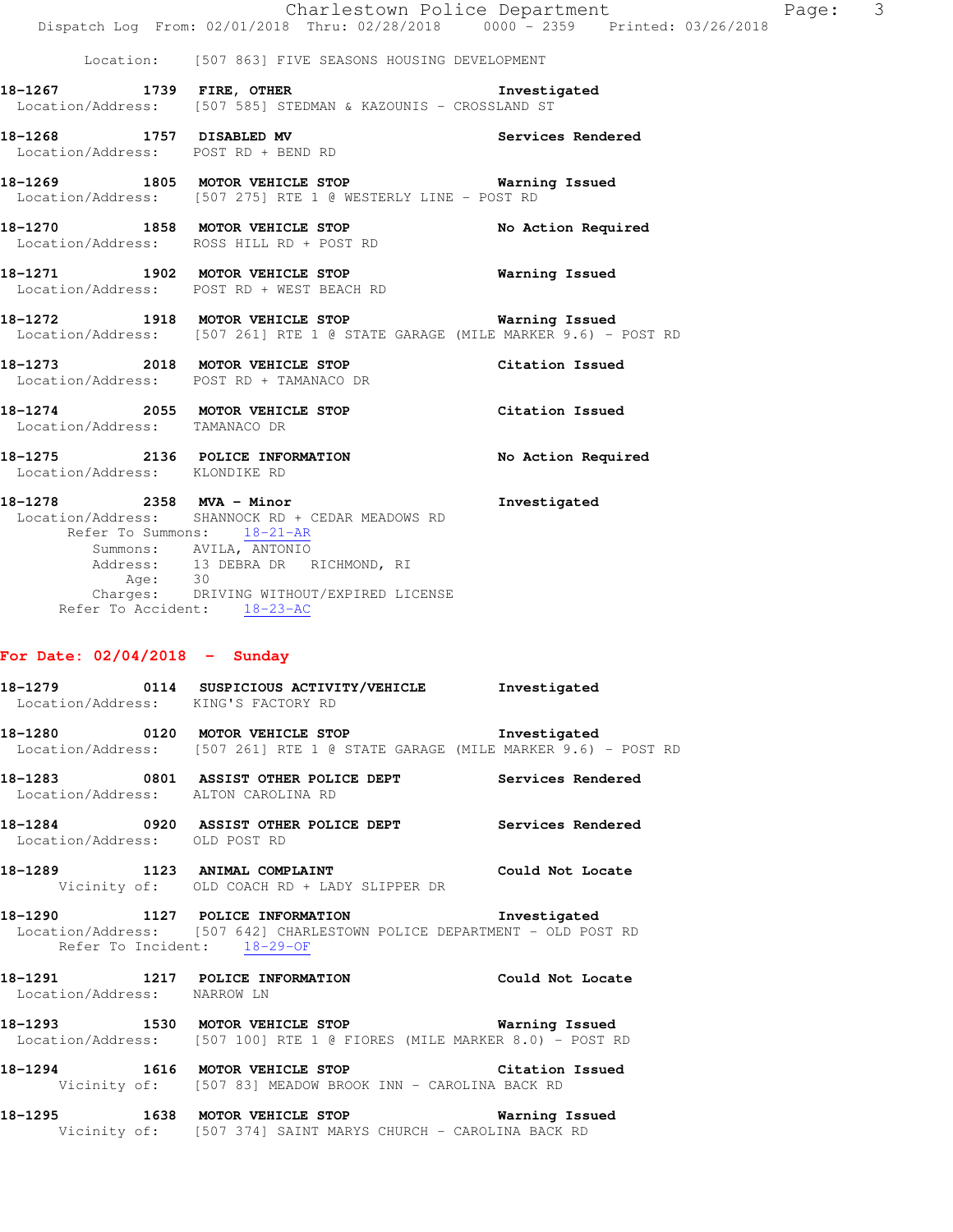**18-1296 1650 MOTOR VEHICLE STOP Citation Issued**  Location/Address: SOUTH COUNTY TRL + NARROW LN **18-1297 2046 ALARM, BURGLAR Building Checked/Secured**  Location/Address: BUCKEYE BROOK RD **For Date: 02/05/2018 - Monday 18-1314 1036 MOTOR VEHICLE STOP Warning Issued**  Location/Address: [507 261] RTE 1 @ STATE GARAGE (MILE MARKER 9.6) - POST RD **18-1317 1233 ALARM, BURGLAR Building Checked/Secured**  Location/Address: FORT NINIGRET RD 18-1318 1412 MOTOR VEHICLE STOP No Action Required Location/Address: [507 261] RTE 1 @ STATE GARAGE (MILE MARKER 9.6) - POST RD **18-1319 1516 TRAFFIC CONTROL Services Rendered**  Location/Address: POST RD + PROSSER TRL **18-1320 1524 MOTOR VEHICLE STOP Citation Issued**  Location/Address: ALTON CAROLINA RD + HILLTOP DR **18-1322 1606 MOTOR VEHICLE STOP Warning Issued**  Location/Address: [507 100] RTE 1 @ FIORES (MILE MARKER 8.0) - POST RD **18-1326 1629 DISABLED MV Removed Hazard**  Vicinity of: [507 369] WILCOX TAVERN - OLD POST RD **18-1327 1640 WARRANT ARREST Arrest(s) Made**  Location/Address: NARROW LN Refer To Arrest: 18-22-AR Arrest: MASTROBUONO, MARC ANDERSON Address: 75 GLEN RD WARWICK, RI Age: 40 Charges: BENCH WARRANT ISSUED FROM 6TH DISTRICT COURT **18-1330 1912 MOTOR VEHICLE STOP Warning Issued**  Location/Address: SOUTH COUNTY TRL + BOTKA DR **18-1331 1921 MOTOR VEHICLE STOP No Action Required**  Location/Address: [507 278] RTE 2 @ RIPPY'S MARKET - SOUTH COUNTY TRL **18-1332 1930 MOTOR VEHICLE STOP Warning Issued**  Location/Address: [507 276] RTE 2 @ RICHMOND LINE - SOUTH COUNTY TRL **18-1333 1931 MOTOR VEHICLE STOP Warning Issued**  Location/Address: SOUTH COUNTY TRL + BOTKA DR **18-1334 2000 MOTOR VEHICLE STOP Warning Issued**  Location/Address: [507 100] RTE 1 @ FIORES (MILE MARKER 8.0) - POST RD **18-1335 2034 MOTOR VEHICLE STOP Citation Issued**  Location/Address: SOUTH COUNTY TRL + CLARKIN POND RD **18-1336 2042 ALARM, BURGLAR Building Checked/Secured**  Location/Address: [507 36] CHARLESTOWN MINI-SUPER - OLD POST RD **18-1337 2050 SUSPICIOUS ACTIVITY/VEHICLE Removed Hazard**  Location/Address: [507 38] CHARLESTOWN POST OFFICE - OLD POST RD **18-1338 2141 MOTOR VEHICLE STOP Warning Issued**  Location/Address: [507 362] RTE 2 @ SUNOCO - SOUTH COUNTY TRL **18-1340 2221 MOTOR VEHICLE STOP No Action Required**  Location/Address: [507 276] RTE 2 @ RICHMOND LINE - SOUTH COUNTY TRL **18-1341 2222 MOTOR VEHICLE STOP Citation Issued**  Location/Address: POST RD + SCHOOLHOUSE POND RD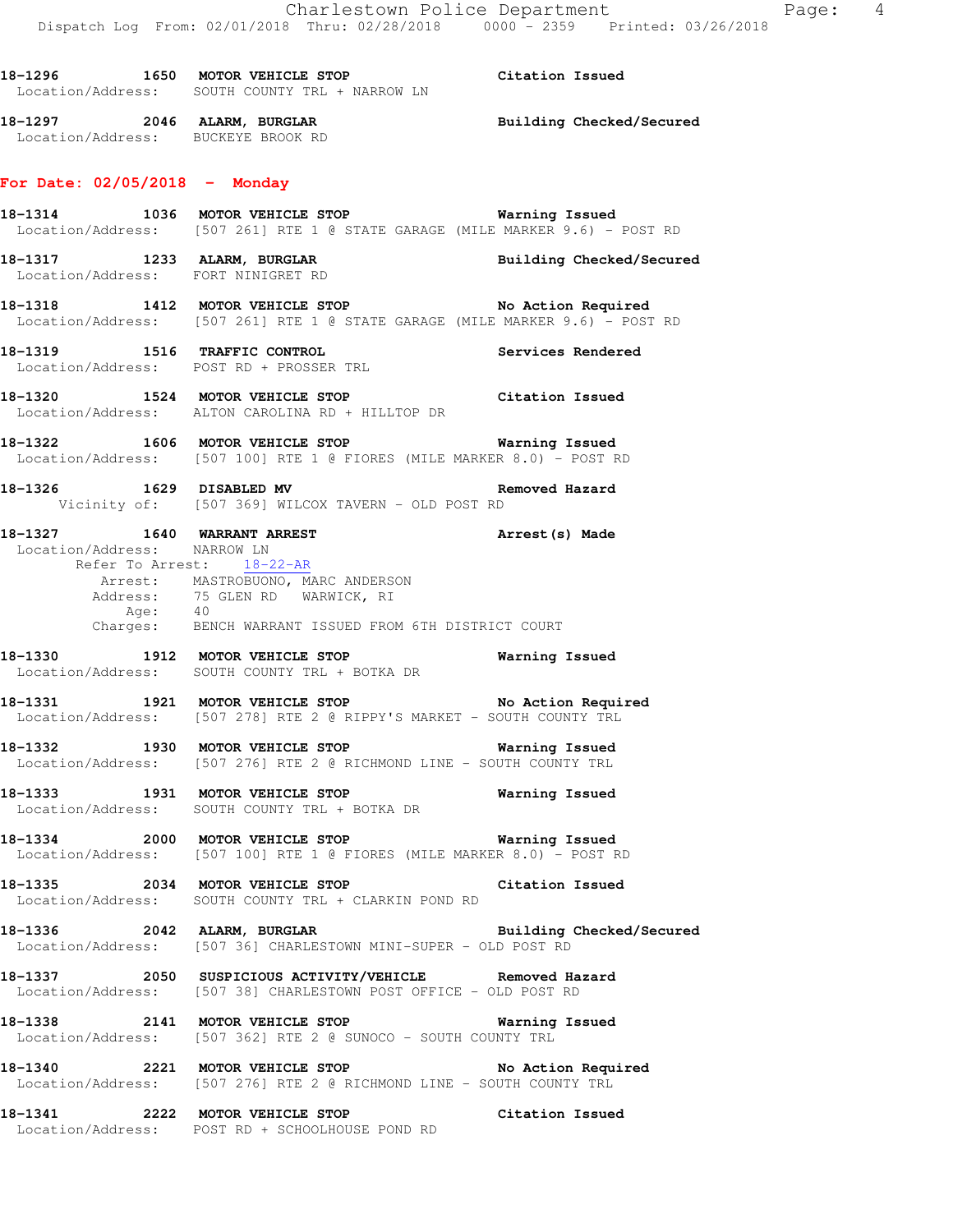| 18–1342<br>2305<br>Location/Address: |       | <b>TRANSPORT</b><br>SOUTH LEWIS ST | <b>Services Rendered</b> |
|--------------------------------------|-------|------------------------------------|--------------------------|
| 18-1346                              | 2350. | MOTOR VEHICLE STOP                 | Citation Issued          |

# **For Date: 02/06/2018 - Tuesday**

Location/Address: SOUTH COUNTY TRL + EAST CHARLES ST

|                               | 18-1353 0046 MOTOR VEHICLE STOP<br>Location/Address: CAROLINA BACK RD                                                                        | <b>Warning Issued</b>    |
|-------------------------------|----------------------------------------------------------------------------------------------------------------------------------------------|--------------------------|
|                               | 18-1356 0138 MOTOR VEHICLE STOP 6 Warning Issued<br>Location/Address: SOUTH COUNTY TRL + NEW BISCUIT CITY RD                                 |                          |
|                               | 18-1360 0201 HOUSE CHECK<br>Location/Address: SOUTH NIANTIC DR                                                                               | Building Checked/Secured |
|                               | 18-1363 0611 MOTOR VEHICLE STOP Citation Issued<br>Location/Address: POST RD + GENERAL STANTON LN                                            |                          |
| 18-1364 0653 COMPLAINT        | Location/Address: SCAPA FLOW RD + SKAGERRAK RD                                                                                               | Removed Hazard           |
|                               | 18-1365 0747 911 CALLS/False/Hang-Ups/Open False Alarm<br>Location/Address: [507 19] CHARLESTOWN ELEMENTARY SCHOOL - CAROLINA BACK RD        |                          |
| Location/Address: NEPTUNE AVE | 18-1366 0810 ALARM, BURGLAR                                                                                                                  | <b>False Alarm</b>       |
|                               | 18-1369 1220 LARCENY<br>Location/Address: BISCUIT CITY RD<br>Refer To Incident: 18-30-OF                                                     | Report Taken             |
|                               | 18-1370 1229 MVA - W/Injury/Fluid/Hazard Transported to Hospital<br>Vicinity of: TOWN LINE - WORDEN'S POND RD<br>Refer To Accident: 18-24-AC |                          |
|                               | 18-1371 1417 ALARM, BURGLAR<br>Location/Address: OCEAN VIEW AVE                                                                              | Building Checked/Secured |
|                               | 18-1372 1511 MOTOR VEHICLE STOP<br>Location/Address: OLD POST RD + RIDGEWOOD RD                                                              | Citation Issued          |
|                               | 18-1373 1537 MOTOR VEHICLE STOP<br>Location/Address: POST RD + LAKESIDE DR                                                                   | <b>Warning Issued</b>    |
|                               | 18-1374 1604 POLICE INFORMATION<br>Location/Address: [507 263] RTE 1 @ TOURIST INFO (MILE MARKER 7.6) - POST RD                              | No Action Required       |
|                               | 18-1375 1628 MOTOR VEHICLE STOP 5 Warning Issued<br>Location/Address: [507 100] RTE 1 @ FIORES (MILE MARKER 8.0) - POST RD                   |                          |
|                               | 18-1376 1831 MOTOR VEHICLE STOP 6 Warning Issued<br>Location/Address: [507 284] RTE 91 @ RICHMOND LINE - ALTON CAROLINA RD                   |                          |
| 18–1377                       | 1834 MOTOR VEHICLE COMPLAINT<br>Location/Address: [507 362] RTE 2 @ SUNOCO - SOUTH COUNTY TRL                                                | Could Not Locate         |
|                               | 18-1379 1859 SUSPICIOUS ACTIVITY/VEHICLE<br>Location/Address: BISCUIT CITY RD<br>Refer To Incident: 18-31-OF                                 | Investigated             |
| 18–1378                       | 1901 MOTOR VEHICLE STOP<br>Location/Address: OLD POST RD + FALCONE LN                                                                        | Warning Issued           |
| 18-1380                       | 1929 FOLLOW-UP INVESTIGATION<br>Location/Address: BUCKEYE BROOK RD                                                                           | Taken to Family/Guardian |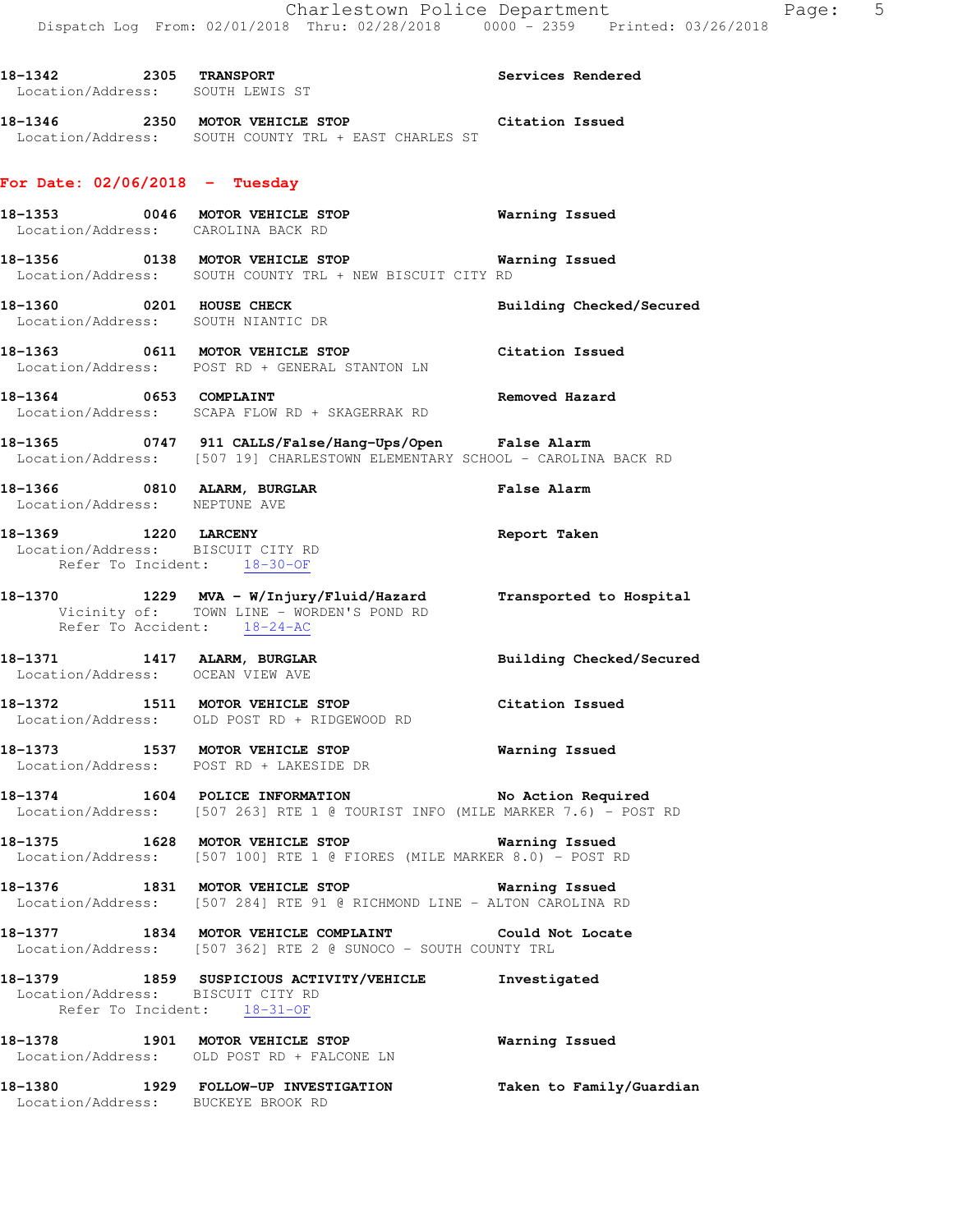## **For Date: 02/07/2018 - Wednesday**

|                                                                                                  | 18-1389 0102 MOTOR VEHICLE STOP                                                                                                                                                                                                                        |                    |
|--------------------------------------------------------------------------------------------------|--------------------------------------------------------------------------------------------------------------------------------------------------------------------------------------------------------------------------------------------------------|--------------------|
|                                                                                                  | Location/Address: POST RD + GENERAL STANTON LN<br>Refer To Arrest: 18-23-AR<br>Arrest: SUTERA, NICHOLAS ERIC<br>Address: 77 FLYERS DR NORWICH, CT<br>Age: 25<br>Charges: DUI OF LIQUOR OR DRUGS-1ST OFFENSE .10-.15<br>DRIVING WITHOUT/EXPIRED LICENSE | Arrest(s) Made     |
| $18-1390$ 0412 HOUSE CHECK<br>Location/Address: SEA VIEW DR                                      |                                                                                                                                                                                                                                                        | No Action Required |
| 18-1391 0432 HOUSE CHECK<br>Location/Address: SEA VIEW DR                                        |                                                                                                                                                                                                                                                        | No Action Required |
| 18-1392 0443 HOUSE CHECK<br>Location/Address: SHIRLEY DR                                         |                                                                                                                                                                                                                                                        | No Action Required |
| 18-1396 0903 WARRANT ARREST<br>Location/Address: SOUTH COUNTY TRL<br>Refer To Incident: 18-33-OF |                                                                                                                                                                                                                                                        | No Action Required |
|                                                                                                  | 18-1398 1615 DISABLED MV<br>Location/Address: [507 272] RTE 1 @ WILCOX TAVERN - POST RD                                                                                                                                                                | Investigated       |
| 18-1399 1632 TRAFFIC CONTROL                                                                     | Location/Address: [507 100] RTE 1 @ FIORES - POST RD                                                                                                                                                                                                   | Services Rendered  |
|                                                                                                  | 18-1400 1648 MOTOR VEHICLE STOP<br>Location/Address: POST RD + WILDFLOWER RD                                                                                                                                                                           | Citation Issued    |
|                                                                                                  | 18-1401 1649 OFFICER WANTED No Action Required<br>Location/Address: [507 435] SOUTH SHORE MENTAL HEALTH CHARLESTOWN HOUS - OLD POST RD                                                                                                                 |                    |
|                                                                                                  | 18-1402 1817 TRAFFIC CONTROL No Action Required<br>Location/Address: [507 260] RTE 1 @ GENERAL STANTON - POST RD                                                                                                                                       |                    |
|                                                                                                  | 18-1406 1930 MOTOR VEHICLE STOP 6 Warning Issued<br>Location/Address: [507 303] RTE 1 @ SOUTH SHORE MENTAL HEALTH (MM 9.0) - POST RD                                                                                                                   |                    |
|                                                                                                  | 18-1407 1936 MOTOR VEHICLE STOP<br>Location/Address: SOUTH COUNTY TRL + BOTKA DR                                                                                                                                                                       | Warning Issued     |
|                                                                                                  | 18-1408 2004 MOTOR VEHICLE STOP<br>Location/Address: [507 300] RTE 1 @ KRYSTAL PENGUIN - POST RD                                                                                                                                                       | Warning Issued     |
| 18-1409 2007 MVA - Minor                                                                         | Location/Address: SOUTH COUNTY TRL + MAPLE LAKE FARM RD                                                                                                                                                                                                | Services Rendered  |
|                                                                                                  | 18-1410  2053 MOTOR VEHICLE STOP    Varning Issued<br>Vicinity of: SOUTH COUNTY TRL                                                                                                                                                                    |                    |

## **For Date: 02/08/2018 - Thursday**

| 18-1417                               |      | 0038 POLICE INFORMATION<br>Services Rendered                                  |  |
|---------------------------------------|------|-------------------------------------------------------------------------------|--|
|                                       |      | Location/Address: [507 38] CHARLESTOWN POST OFFICE - OLD POST RD              |  |
|                                       |      | Refer To Arrest: 18-23-AR                                                     |  |
|                                       |      | Arrest: SUTERA, NICHOLAS ERIC                                                 |  |
|                                       |      | Address: 77 FLYERS DR NORWICH, CT                                             |  |
| Age:                                  | 25   |                                                                               |  |
| Charges:                              |      | DUI OF LIOUOR OR DRUGS-1ST OFFENSE .10-.15<br>DRIVING WITHOUT/EXPIRED LICENSE |  |
| 18-1426                               | 0110 | <b>HOUSE CHECK</b><br>No Action Required                                      |  |
| Location/Address: [507 804] BEAVER LN |      |                                                                               |  |

18-1428 **0118 HOUSE CHECK** No Action Required Location/Address: WHITE PINES TRAIL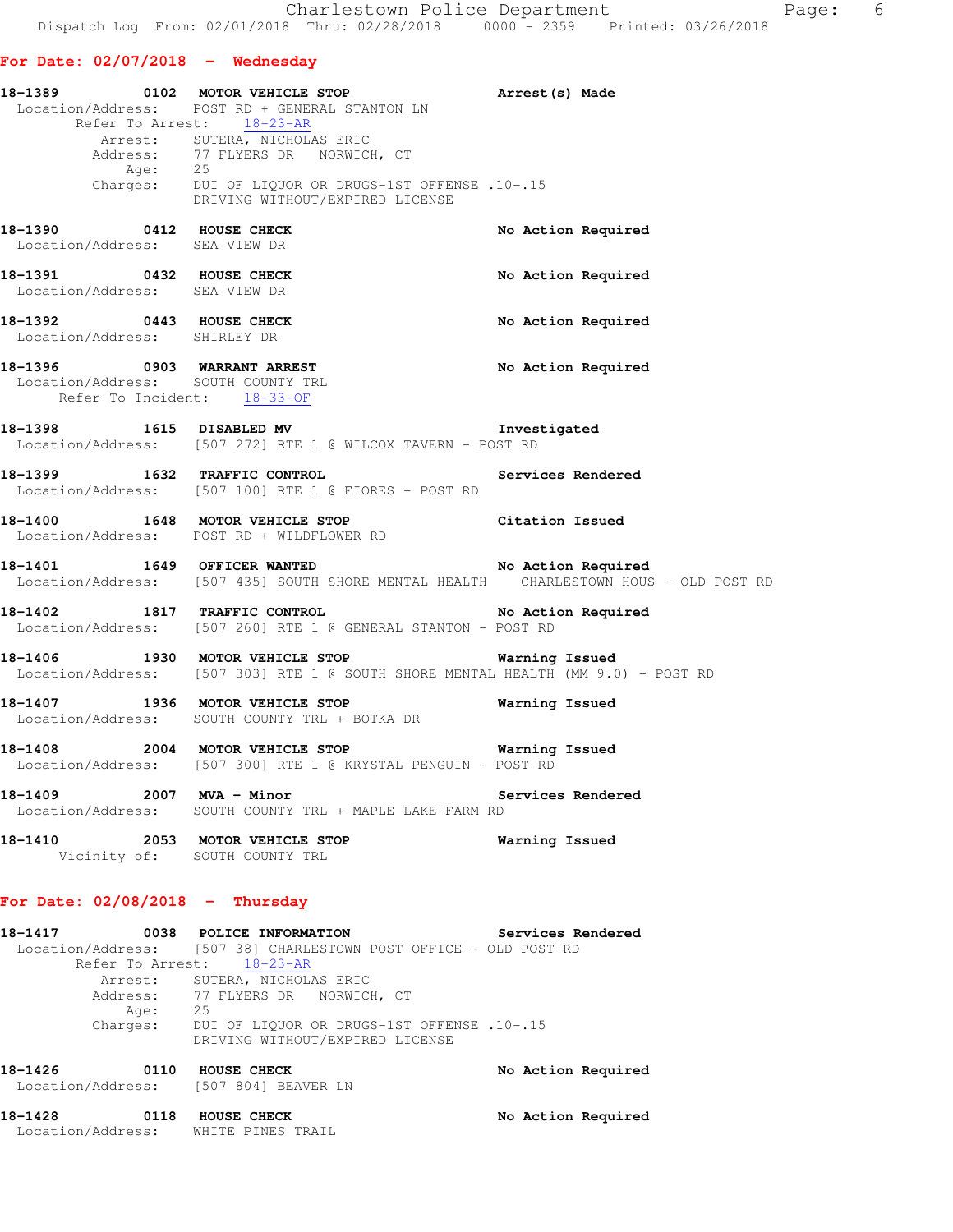| 18-1430 0130 MOTOR VEHICLE STOP<br>Location/Address: CAROLINA BACK RD |                                                                                                                          | Warning Issued           |
|-----------------------------------------------------------------------|--------------------------------------------------------------------------------------------------------------------------|--------------------------|
|                                                                       | 18-1434 0204 MOTOR VEHICLE STOP<br>Location/Address: POST RD + TAMANACO DR                                               | <b>Warning Issued</b>    |
|                                                                       | 18-1440 0826 ANIMAL COMPLAINT COMERCE Removed Hazard<br>Location/Address: POST RD + EAST BEACH RD                        |                          |
|                                                                       | 18-1445 1246 ANIMAL COMPLAINT<br>Vicinity of: [507 300] RTE 1 @ KRYSTAL PENGUIN - POST RD                                | Taken/Refered to Other A |
|                                                                       | 18-1447 1521 SUSPICIOUS ACTIVITY/VEHICLE 1nvestigated<br>Location/Address: [507 62] OCEAN VIEW MOTEL - POST RD           |                          |
|                                                                       | 18-1448 1540 MOTOR VEHICLE COMPLAINT Could Not Locate<br>Location/Address: [507 275] RTE 1 @ WESTERLY LINE - POST RD     |                          |
| Refer To Incident: 18-34-OF                                           | 18-1449 1552 MOTOR VEHICLE STOP<br>Vicinity of: POST RD + WEST BEACH RD                                                  | Report Taken             |
|                                                                       | 18-1450 1623 MOTOR VEHICLE STOP Citation Issued<br>Location/Address: NARROW LN + MOHAWK TRL                              |                          |
| Location/Address: COVEY CT                                            | 18-1451  1627  FOLLOW-UP INVESTIGATION  Services Rendered                                                                |                          |
| 18-1452 1637 TRANSPORT<br>Location/Address: ENNIS LN                  |                                                                                                                          | Services Rendered        |
|                                                                       | 18-1453 1709 MOTOR VEHICLE STOP<br>Vicinity of: SOUTH COUNTY TRL + NARROW LN                                             | <b>Warning Issued</b>    |
|                                                                       | 18-1454 1721 MOTOR VEHICLE STOP 18 Warning Issued<br>Location/Address: SOUTH COUNTY TRL + BOTKA DR                       |                          |
|                                                                       | 18-1455 1725 MOTOR VEHICLE STOP 6 Warning Issued<br>Location/Address: [507 276] RTE 2 @ RICHMOND LINE - SOUTH COUNTY TRL |                          |
|                                                                       | 18-1456 1741 MOTOR VEHICLE STOP No Action Required<br>Location/Address: [507 267] RTE 1 @ HITCHING POST - POST RD        |                          |
| Location/Address: POST RD + BEND RD                                   | 18-1457 1802 MOTOR VEHICLE STOP                                                                                          | Warning Issued           |

18-1458 1828 DISABLED MV **Services Rendered** Location/Address: POST RD + FALCONE LN

**18-1459 1925 POLICE INFORMATION Taken/Refered to Other A**  Location/Address: [507 642] CHARLESTOWN POLICE DEPARTMENT - OLD POST RD

**18-1461 2005 WELL BEING CHECK Investigated**  Location/Address: [507 228] PHIL & ANN'S SUNSET MOTEL - OLD POST RD

## **For Date: 02/09/2018 - Friday**

| 18-1473 | 0049 | MOTOR VEHICLE STOP<br>Location/Address: POST RD + SOUTH COUNTY TRL         | Warning Issued |                          |
|---------|------|----------------------------------------------------------------------------|----------------|--------------------------|
| 18-1480 | 0127 | MOTOR VEHICLE STOP<br>Location/Address: SOUTH COUNTY TRL + EAST CHARLES ST | Warning Issued |                          |
| 18-1482 | 0152 | ALARM, BURGLAR<br>Location/Address: [507 566] SHADY HARBOR DR              |                | Building Checked/Secured |

**18-1487 0731 MVA - Minor Report Taken**  Location/Address: [507 607] RTE 1 @ BESTWAY - POST RD Refer To Accident: 18-25-AC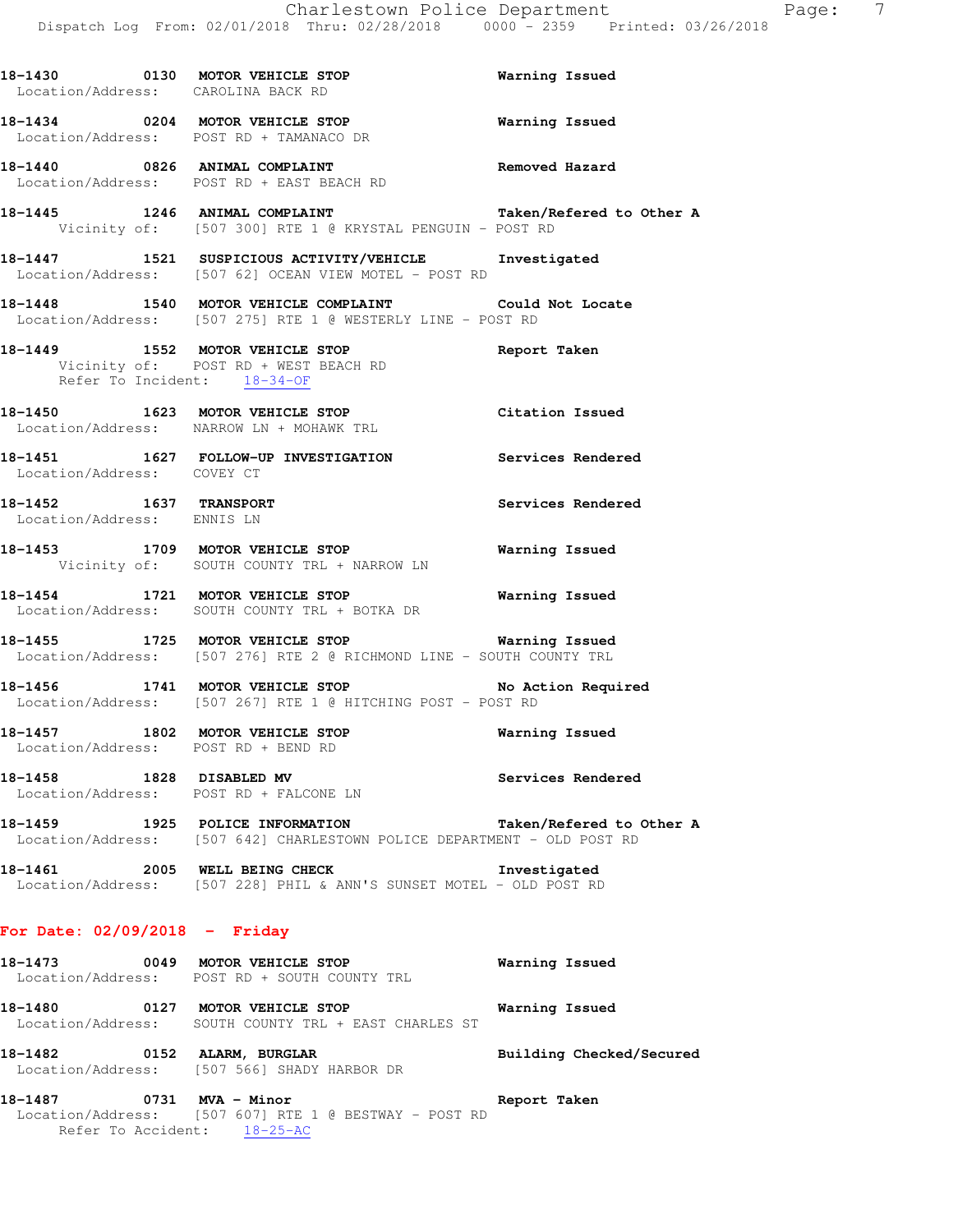Location/Address: PECKHAM HOLLOW RD Refer To Incident: 18-35-OF

**18-1489 1034 MOTOR VEHICLE STOP Warning Issued**  Location/Address: POST RD + TAMANACO DR

**18-1490 1248 TRAFFIC CONTROL No Action Required**  Location/Address: SOUTH COUNTY TRL + SHANNOCK RD

**18-1493 1354 MVA - Minor Report Taken**  Location/Address: [507 585] STEDMAN & KAZOUNIS - CROSSLAND ST Refer To Accident: 18-26-AC

**18-1494 1533 TOWN COUNCIL DOCKET DELIVERY Services Rendered**  Location/Address: LAKESIDE DR

18-1495 **1615 MOTOR VEHICLE STOP** No Action Required Location/Address: SOUTH COUNTY TRL + SHANNOCK RD

**18-1496 1757 ROAD HAZARD/OBSTRUCTION Services Rendered**  Location/Address: CAROLINA BACK RD + BUTTER LN

**18-1498 1910 TRAFFIC CONTROL No Action Required**  Location/Address: [507 260] RTE 1 @ GENERAL STANTON - POST RD

**18-1501 2132 MOTOR VEHICLE STOP Warning Issued**  Vicinity of: [507 410] DUNKIN DONUTS - OLD POST RD

### **For Date: 02/10/2018 - Saturday**

**18-1512 0031 HOUSE CHECK No Action Required**  Location/Address: SOUTH NIANTIC DR **18-1513 0039 HOUSE CHECK No Action Required** 

 Location/Address: MATUNUCK SCHOOLHOUSE RD **18-1520 0117 MOTOR VEHICLE STOP Warning Issued** 

Location/Address: [507 100] RTE 1 @ FIORES (MILE MARKER 8.0) - POST RD

**18-1522 0608 SUSPICIOUS ACTIVITY/VEHICLE Services Rendered**  Location/Address: [507 21] BURLINGAME STATE PARK - CHECK IN STATION - BURLINGAME STATE PARK RD

**18-1523 0738 ANIMAL COMPLAINT Investigated**  Location/Address: CHARLESTOWN BEACH RD

**18-1524 1159 EMBEZZELMENT/FRAUD/FORGERY Report Taken**  Location/Address: BOTKA DR Refer To Incident: 18-36-OF

#### **18-1525 1447 DOMESTIC/Assault/Diso/Other Investigated**  Location/Address: RICK'S RD Refer To Incident: 18-37-OF

**18-1526 1605 DISABLED MV Investigated**  Location/Address: [507 317] RTE 1A @ SOUTH KINGSTOWN LINE - OLD POST RD

**18-1527 1614 ALARM, BURGLAR Building Checked/Secured**  Location/Address: CHARLESTOWN BEACH RD

**18-1528 1624 ALARM, FIRE Investigated**  Location/Address: SHANNOCK RD

**18-1529 1731 MOTOR VEHICLE STOP Warning Issued**  Location/Address: [507 258] RTE 1 @ SOUTH KINGSTOWN LINE (MM 11.4) - POST RD

**18-1530 1737 MOTOR VEHICLE STOP Warning Issued**  Location/Address: SOUTH COUNTY TRL + WIITALA DR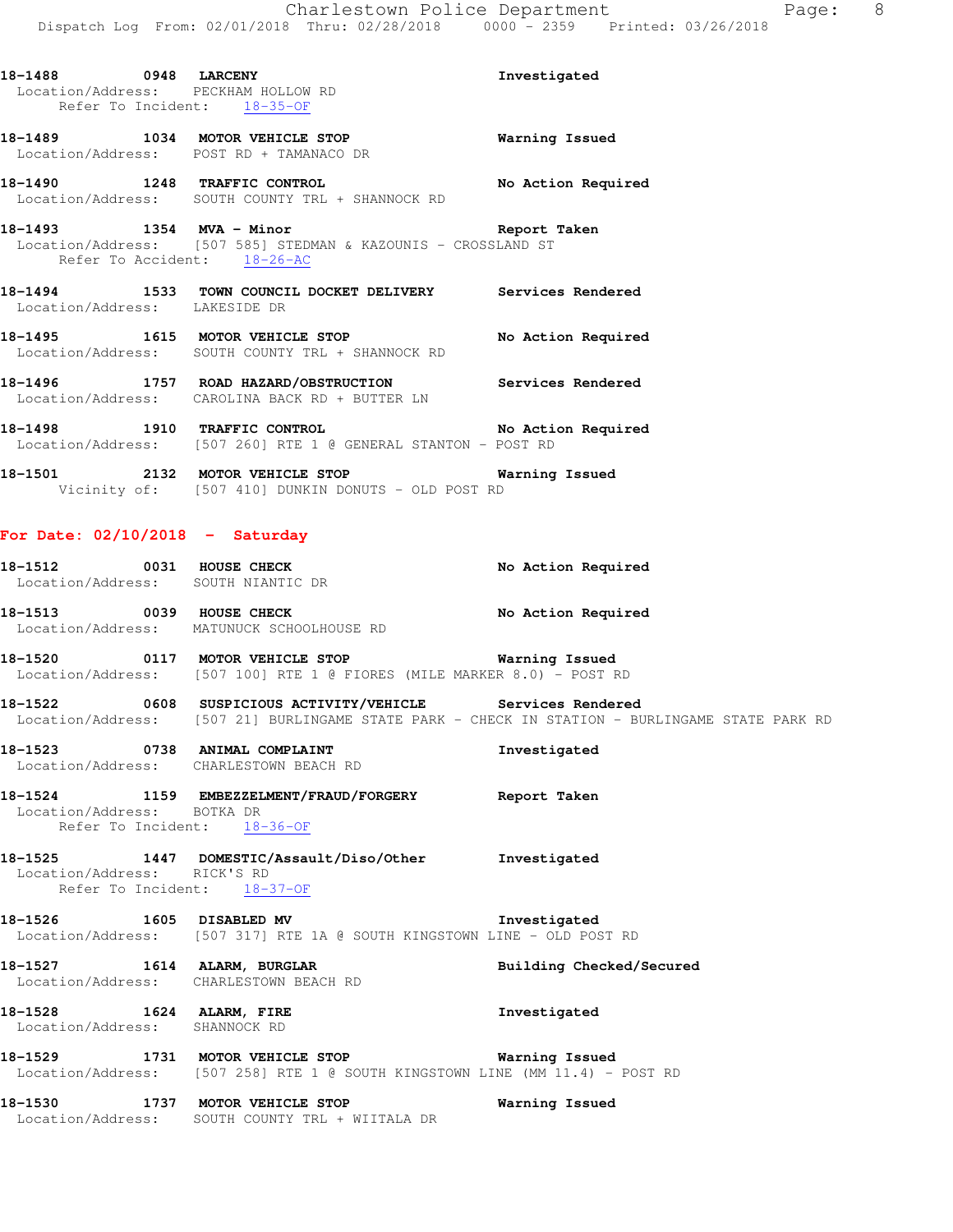|                                                                | Dispatch Log From: 02/01/2018 Thru: 02/28/2018   0000 - 2359   Printed: 03/26/2018                                                                                | Charlestown Police Department<br>Page: 9 |
|----------------------------------------------------------------|-------------------------------------------------------------------------------------------------------------------------------------------------------------------|------------------------------------------|
|                                                                | 18-1531 1741 MOTOR VEHICLE STOP 60 Warning Issued<br>Vicinity of: [507 243] KRYSTAL PENQUIN MOTEL - POST RD                                                       |                                          |
| Location/Address: SCAPA FLOW RD<br>Refer To Incident: 18-38-OF | 18-1532 1746 DOMESTIC/Assault/Diso/Other Investigated                                                                                                             |                                          |
|                                                                | 18-1533 1931 MOTOR VEHICLE STOP Warning Issued<br>Location/Address: POST RD + FALCONE LN                                                                          |                                          |
| For Date: $02/11/2018$ - Sunday                                |                                                                                                                                                                   |                                          |
|                                                                | Location/Address: [507 37] CHARLESTOWN WINE AND SPIRITS - OLD POST RD                                                                                             |                                          |
|                                                                | 18-1541 0209 MOTOR VEHICLE STOP 6 Warning Issued<br>Location/Address: [507 45] RIPPY'S LIQUOR MART - SOUTH COUNTY TRL                                             |                                          |
|                                                                | 18-1549 0244 HOUSE CHECK<br>Location/Address: KING TOM DR                                                                                                         | Building Checked/Secured                 |
|                                                                | 18-1552 0305 POLICE INFORMATION 1nvestigated<br>Location/Address: SOUTH - WEST BEACH RD + POST RD                                                                 |                                          |
|                                                                | 18-1553 0826 ALARM, BURGLAR BURGER Building Checked/Secured<br>Location/Address: [507 780] WORDEN'S POND RD                                                       |                                          |
|                                                                | 18-1561 1403 OFFICER WANTED Services Rendered<br>Location/Address: [507 435] SOUTH SHORE MENTAL HEALTH CHARLESTOWN HOUS - OLD POST RD                             |                                          |
| 18-1563 1551 OFFICER WANTED                                    | Location/Address: [507 435] SOUTH SHORE MENTAL HEALTH CHARLESTOWN HOUS - OLD POST RD                                                                              | Transported to Hospital                  |
|                                                                | 18-1564 1634 MOTOR VEHICLE STOP Citation Issued<br>Location/Address: [507 286] RTE 112 @ RICHMOND LINE - CAROLINA BACK RD                                         |                                          |
|                                                                | 18-1568 1919 SUSPICIOUS ACTIVITY/VEHICLE Services Rendered<br>Location/Address: [507 46] WASHINGTON TRUST COMPANY - OLD POST RD                                   |                                          |
|                                                                | 18-1570 2052 DISABLED MV<br>Location/Address: [507 263] RTE 1 @ TOURIST INFO (MILE MARKER 7.6) - POST RD                                                          | Investigated                             |
|                                                                | 18-1571 2138 SUSPICIOUS ACTIVITY/VEHICLE Citation Issued<br>Location/Address: [507 247] HUNGRY HAVEN RESTAURANT - SOUTH COUNTY TRL<br>Refer To Incident: 18-39-OF |                                          |
| Location/Address: LIISA DR                                     | 18-1573 2351 ALARM, BURGLAR                                                                                                                                       | Building Checked/Secured                 |
| For Date: $02/12/2018$ - Monday                                |                                                                                                                                                                   |                                          |
|                                                                | 18-1587 0421 MOTOR VEHICLE STOP<br>Location/Address: POST RD + GENERAL STANTON LN                                                                                 | Warning Issued                           |
|                                                                | 18-1588 0444 MOTOR VEHICLE STOP<br>Location/Address: POST RD + LAKESIDE DR                                                                                        | Warning Issued                           |
|                                                                | 18-1589 0514 MOTOR VEHICLE STOP<br>Location/Address: POST RD + WILDFLOWER RD                                                                                      | Warning Issued                           |
|                                                                | 18-1590 0527 MOTOR VEHICLE STOP Citation Issued<br>Location/Address: SOUTH COUNTY TRL + MAPLE LAKE FARM RD                                                        |                                          |
|                                                                | 18-1591 0529 MOTOR VEHICLE STOP<br>Location/Address: POST RD + TAMANACO DR                                                                                        | Citation Issued                          |
|                                                                | 18-1592 0551 MOTOR VEHICLE STOP<br>Location/Address: SOUTH COUNTY TRL + MAPLE LAKE FARM RD                                                                        | Warning Issued                           |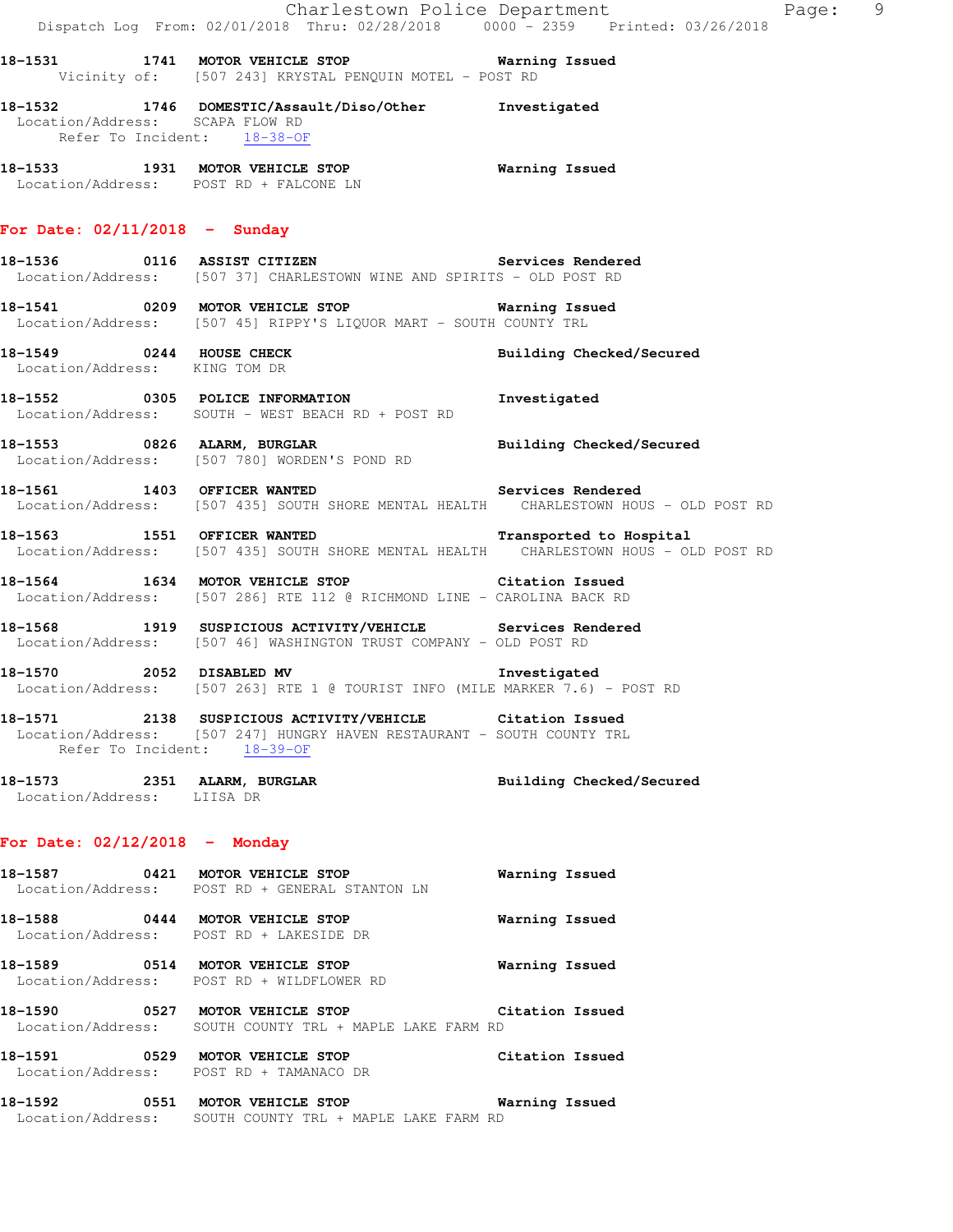**18-1593 0558 MOTOR VEHICLE STOP Citation Issued**  Location/Address: SOUTH COUNTY TRL + MAPLE LAKE FARM RD

**18-1594 0600 MOTOR VEHICLE STOP Warning Issued**  Location/Address: POST RD + TAMANACO DR

**18-1595 0613 MOTOR VEHICLE STOP Citation Issued**  Location/Address: POST RD + TAMANACO DR

**18-1596 0614 MOTOR VEHICLE STOP Warning Issued**  Location/Address: SOUTH COUNTY TRL + WHIPPLE DR

**18-1597 1014 DOMESTIC/Assault/Diso/Other Investigated**  Location/Address: ROSS HILL RD Refer To Incident: 18-40-OF

**18-1598 1031 DOMESTIC/Assault/Diso/Other Report Taken**  Location/Address: SCAPA FLOW RD Refer To Incident: 18-41-OF

18-1599 1148 FIRE, VEHICLE **18-1599** Unfounded Location/Address: KING'S FACTORY RD + POST RD

**18-1601 1322 MOTOR VEHICLE COMPLAINT Could Not Locate**  Location/Address: [507 275] RTE 1 @ WESTERLY LINE - POST RD

**18-1604 1530 POLICE INFORMATION Services Rendered**  Location/Address: SOUTH COUNTY TRL Refer To Incident: 18-42-OF

**18-1605 1551 MOTOR VEHICLE STOP Citation Issued**  Location/Address: [507 276] RTE 2 @ RICHMOND LINE - SOUTH COUNTY TRL

**18-1606 1640 MOTOR VEHICLE STOP Citation Issued**  Location/Address: [507 100] RTE 1 @ FIORES (MILE MARKER 8.0) - POST RD

**18-1607 1652 THREATS Investigated**  Location/Address: [507 642] CHARLESTOWN POLICE DEPARTMENT - OLD POST RD

**18-1608 1819 MOTOR VEHICLE STOP Warning Issued**  Location/Address: POST RD + BEND RD

**18-1609 1835 MOTOR VEHICLE STOP Warning Issued**  Location/Address: SOUTH COUNTY TRL + OLD MILL RD

**18-1610 1916 MOTOR VEHICLE STOP Warning Issued**  Location/Address: SOUTH COUNTY TRL + HONEY LOCUST DR

**18-1612 1941 MOTOR VEHICLE STOP Warning Issued**  Location/Address: [507 266] RTE 1 @ WILLOWS - POST RD

**18-1613 1951 EMBEZZELMENT/FRAUD/FORGERY Investigated**  Location/Address: [507 642] CHARLESTOWN POLICE DEPARTMENT - OLD POST RD

**18-1614 2021 MOTOR VEHICLE STOP Warning Issued**  Vicinity of: [507 12] CAROLINA POST OFFICE - ALTON CAROLINA RD

**18-1615 2041 MOTOR VEHICLE STOP Warning Issued**  Location/Address: [507 260] RTE 1 @ GENERAL STANTON - POST RD

**18-1616 2107 MOTOR VEHICLE STOP Citation Issued**  Location/Address: POST RD + NARROW LN

### **For Date: 02/13/2018 - Tuesday**

| 18-1628<br>Location/Address: | 0058 | <b>HOUSE CHECK</b><br>WHITE TAIL CIR                        | No Action Required |
|------------------------------|------|-------------------------------------------------------------|--------------------|
| 18-1630                      | 0104 | <b>HOUSE CHECK</b><br>Location/Address: [507 804] BEAVER LN | No Action Required |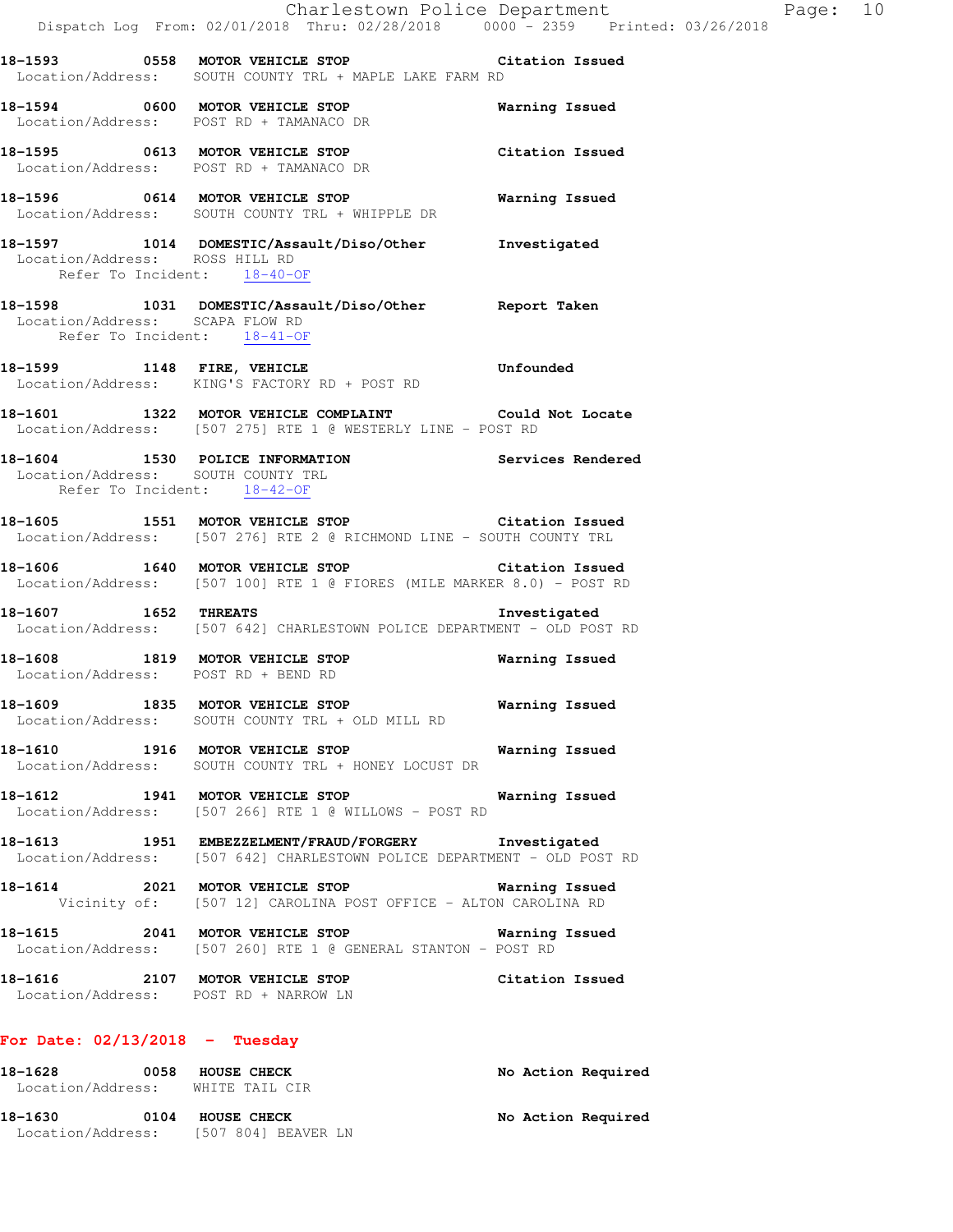**18-1635 0127 MOTOR VEHICLE STOP No Action Required**  Location/Address: RICHMOND LINE - ALTON CAROLINA RD **18-1636 0132 MOTOR VEHICLE STOP Warning Issued**  Location/Address: POST RD + TAMANACO DR **18-1637 0532 MOTOR VEHICLE STOP Warning Issued**  Location/Address: SOUTH COUNTY TRL + NEW BISCUIT CITY RD **18-1638 0546 MOTOR VEHICLE STOP Warning Issued**  Location/Address: SOUTH COUNTY TRL + MAPLE LAKE FARM RD **18-1639 0552 MOTOR VEHICLE STOP Warning Issued**  Location/Address: SOUTH COUNTY TRL + MAPLE LAKE FARM RD **18-1640 0609 MOTOR VEHICLE STOP Warning Issued**  Location/Address: POST RD + WILDFLOWER RD **18-1641 1034 ABANDONED MV Services Rendered**  Location/Address: POST RD **18-1643 1236 POLICE INFORMATION No Action Required**  Location/Address: [507 642] CHARLESTOWN POLICE DEPARTMENT - OLD POST RD **18-1645 1321 MOTOR VEHICLE STOP Warning Issued**  Location/Address: POST RD + LAKESIDE DR

**18-1646 1335 MOTOR VEHICLE COMPLAINT Could Not Locate**  Location/Address: [507 263] RTE 1 @ TOURIST INFO (MILE MARKER 7.6) - POST RD

**18-1647 1532 MOTOR VEHICLE STOP Citation Issued**  Location/Address: [507 267] RTE 1 @ HITCHING POST - POST RD

**18-1648 1542 MOTOR VEHICLE STOP Warning Issued**  Location/Address: POST RD + TAMANACO DR

**18-1649 1640 MOTOR VEHICLE STOP Warning Issued**  Location/Address: HORSEHOE FALLS - SHANNOCK RD

**18-1650 1646 MOTOR VEHICLE STOP Warning Issued**  Location/Address: OLD CAROLINA BACK RD + CAROLINA BACK RD Refer To Incident: 18-43-OF

**18-1651 1755 MOTOR VEHICLE STOP Warning Issued**  Location/Address: POST RD + PROSSER TRL

**18-1653 1922 ROAD HAZARD/OBSTRUCTION Removed Hazard**  Location/Address: POST RD + EAST BEACH RD

**18-1655 1955 MOTOR VEHICLE STOP Warning Issued**  Location/Address: [507 258] RTE 1 @ SOUTH KINGSTOWN LINE (MM 11.4) - POST RD

**18-1656 2018 MOTOR VEHICLE STOP Citation Issued**  Location/Address: POST RD + EAST BEACH RD

**18-1657 2106 MOTOR VEHICLE STOP Warning Issued**  Location/Address: [507 269] RTE 1 @ DRIVING RANGE - POST RD

18-1659 2315 MOTOR VEHICLE STOP No Action Required Location/Address: POST RD + SOUTH COUNTY TRL

**18-1660 2347 DOMESTIC/Assault/Diso/Other Investigated**  Location/Address: OLD MILL RD Refer To Incident: 18-44-OF

## **For Date: 02/14/2018 - Wednesday**

| 18-1671           | 0346 ALARM, CO DETECTOR | Investigated |
|-------------------|-------------------------|--------------|
| Location/Address: | SAND HILL RD            |              |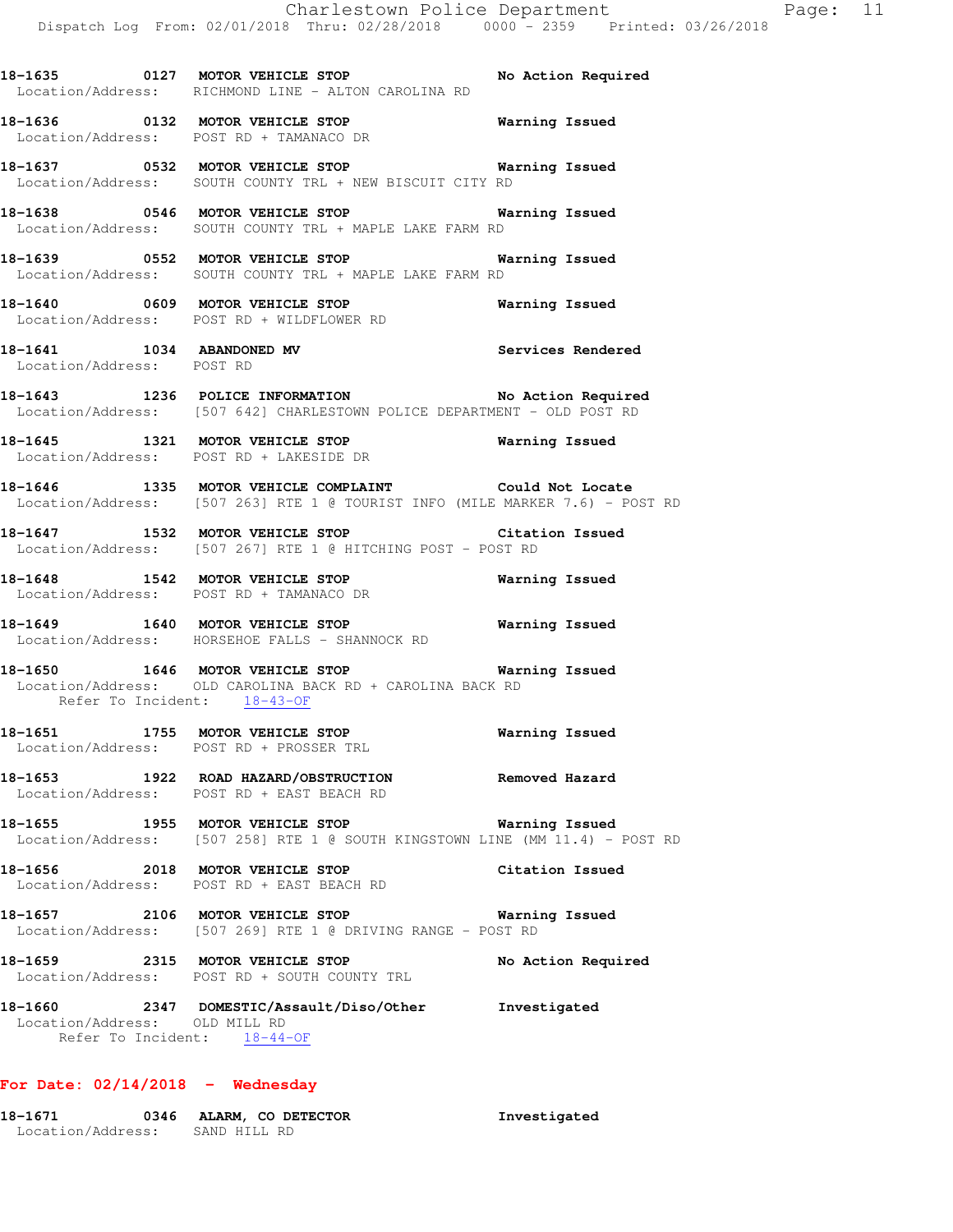**18-1673 0833 MOTOR VEHICLE STOP Warning Issued**  Location/Address: [507 252] GENERAL STANTON INN - OLD POST RD

**18-1674 0844 MOTOR VEHICLE STOP Warning Issued**  Location/Address: POST RD + GENERAL STANTON LN

**18-1675 0853 MOTOR VEHICLE STOP Warning Issued**  Location/Address: POST RD + GENERAL STANTON LN

**18-1676 0903 MOTOR VEHICLE STOP Warning Issued**  Location/Address: POST RD + LAKESIDE DR

**18-1677 0910 MOTOR VEHICLE STOP Warning Issued**  Location/Address: POST RD + GENERAL STANTON LN

**18-1678 0921 MOTOR VEHICLE STOP Warning Issued**  Location/Address: POST RD + SCHOOLHOUSE POND RD

**18-1679 0935 MOTOR VEHICLE STOP Warning Issued**  Location/Address: POST RD + GENERAL STANTON LN

**18-1680 0943 MOTOR VEHICLE STOP Warning Issued**  Location/Address: NARROW LN + KNUDSEN DR

**18-1681 0956 MOTOR VEHICLE STOP Warning Issued**  Location/Address: SOUTH COUNTY TRL + MAPLE LAKE FARM RD

**18-1683 1003 MOTOR VEHICLE STOP Warning Issued**  Location/Address: [507 276] RTE 2 @ RICHMOND LINE - SOUTH COUNTY TRL

**18-1684 1119 MOTOR VEHICLE STOP Citation Issued**  Location/Address: POST RD + GENERAL STANTON LN

**18-1686 1136 MOTOR VEHICLE STOP Warning Issued**  Location/Address: POST RD + GENERAL STANTON LN

**18-1687 1143 MOTOR VEHICLE STOP Citation Issued**  Location/Address: POST RD + LAKESIDE DR

**18-1688 1154 MOTOR VEHICLE STOP Warning Issued**  Location/Address: POST RD + SCHOOLHOUSE POND RD

**18-1690 1206 MOTOR VEHICLE STOP Warning Issued**  Location/Address: GENERAL STANTON LN

**18-1691 1218 MOTOR VEHICLE STOP Warning Issued**  Location/Address: [507 261] RTE 1 @ STATE GARAGE (MILE MARKER 9.6) - POST RD

**18-1692 1225 MOTOR VEHICLE STOP Warning Issued**  Location/Address: POST RD + GENERAL STANTON LN

**18-1693 1358 MOTOR VEHICLE STOP Warning Issued**  Location/Address: [507 72] CUMBERLAND FARMS - OLD POST RD

**18-1694 1413 MOTOR VEHICLE STOP Warning Issued**  Location/Address: POST RD + KING'S FACTORY RD

**18-1695 1420 MOTOR VEHICLE STOP Warning Issued**  Location/Address: POST RD + TAMANACO DR

**18-1696 1432 MOTOR VEHICLE STOP Citation Issued**  Location/Address: POST RD + GENERAL STANTON LN

**18-1698 1716 MOTOR VEHICLE STOP Warning Issued**  Location/Address: POST RD + SCHOOLHOUSE POND RD

**18-1701 2311 MVA - W/Injury/Fluid/Hazard Investigated**  Location/Address: WEST BEACH RD Refer To Accident: 18-27-AC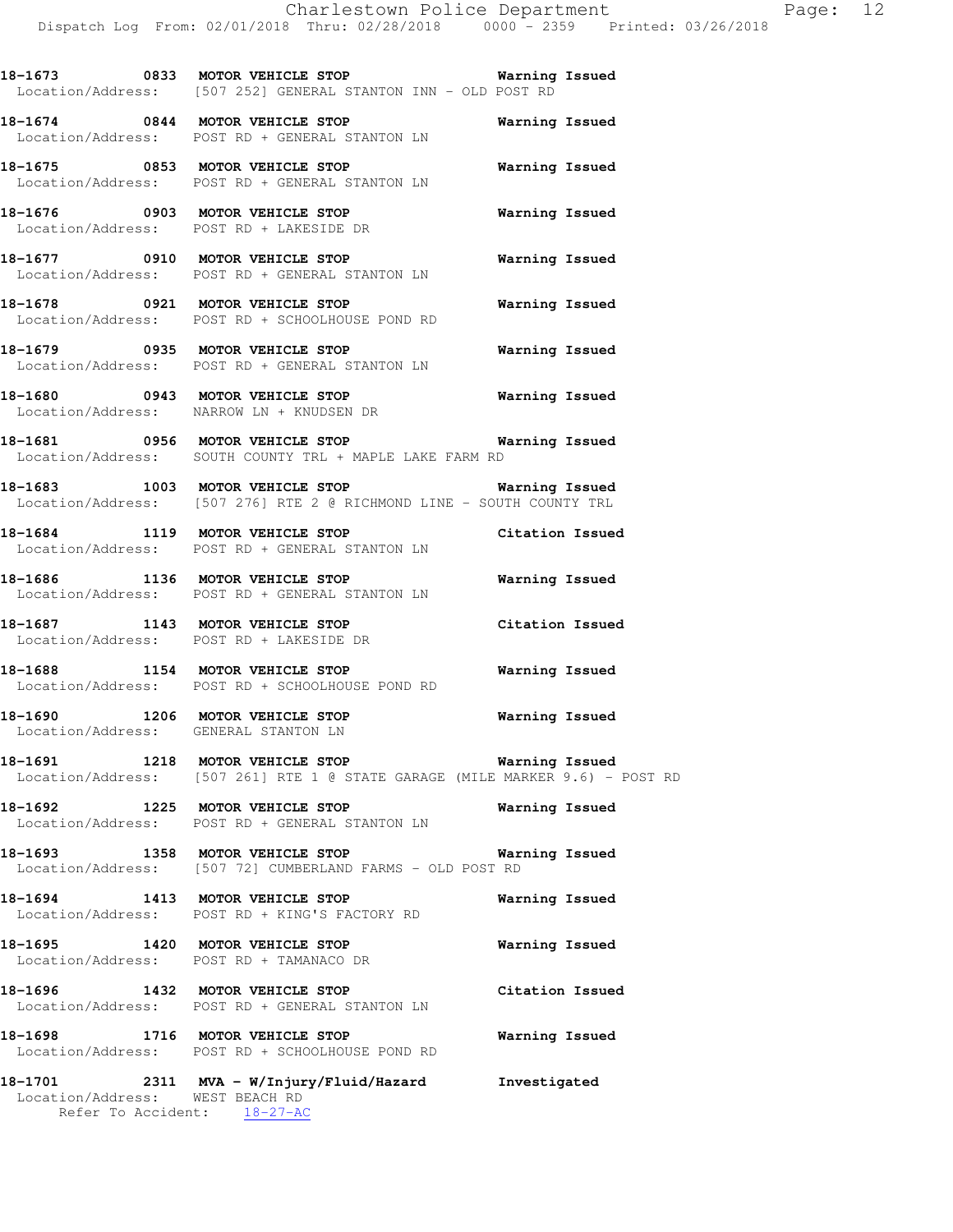| 18-1702           | 2313 BURGLARY (Attempted B&E) | No Action Required |
|-------------------|-------------------------------|--------------------|
| Location/Address: | SOUTH LEWIS ST                |                    |

## **For Date: 02/15/2018 - Thursday**

|                                                                           | 18-1707 0006 HOUSE CHECK<br>Location/Address: MATUNUCK SCHOOLHOUSE RD                                                       | No Action Required       |
|---------------------------------------------------------------------------|-----------------------------------------------------------------------------------------------------------------------------|--------------------------|
| 18-1708 0011 HOUSE CHECK                                                  | Location/Address: [507 822] SOUTH NIANTIC DR                                                                                | No Action Required       |
| 18-1709 0023 HOUSE CHECK<br>Location/Address: BROWN HILL RD               |                                                                                                                             | No Action Required       |
| Location/Address: [507 426] WARREN RD                                     | 18-1722 0400 SUSPICIOUS ACTIVITY/VEHICLE 1nvestigated                                                                       |                          |
|                                                                           | 18-1728 1333 MOTOR VEHICLE COMPLAINT Could Not Locate<br>Location/Address: [507 271] RTE 1 @ MICHAEL'S - POST RD            |                          |
|                                                                           | 18-1730 1540 MOTOR VEHICLE STOP<br>Vicinity of: DUNKIN DONUTS - POST RD                                                     | <b>Warning Issued</b>    |
|                                                                           | 18-1731 1551 MOTOR VEHICLE STOP<br>Location/Address: GENERAL STANTON INN - POST RD                                          | Citation Issued          |
|                                                                           | 18-1733 1626 DISABLED MV<br>Location/Address: SOUTH COUNTY TRL + NARROW LN                                                  | Services Rendered        |
|                                                                           | 18-1734 1645 MOTOR VEHICLE STOP Warning Issued<br>Location/Address: SOUTH COUNTY TRL + NEW BISCUIT CITY RD                  |                          |
|                                                                           | 18-1735 1654 MOTOR VEHICLE STOP 5 Warning Issued<br>Location/Address: [507 276] RTE 2 @ RICHMOND LINE - SOUTH COUNTY TRL    |                          |
| 18-1736 1827 DISABLED MV                                                  | Location/Address: SOUTH COUNTY TRL                                                                                          | Removed Hazard           |
|                                                                           | 18-1737 1901 MOTOR VEHICLE STOP 1991 Warning Issued<br>Location/Address: [507 249] HATHAWAY'S BED & BREAKFAST - OLD POST RD |                          |
|                                                                           | 18-1738 1923 MOTOR VEHICLE STOP 1977 Warning Issued<br>Location/Address: POST RD + SCHOOLHOUSE POND RD                      |                          |
|                                                                           | 18-1740 <b>2252 FIRE, OTHER</b><br>Location/Address: MATUNUCK SCHOOLHOUSE RD                                                | <b>False Alarm</b>       |
|                                                                           | 18-1741 2309 ANIMAL COMPLAINT<br>Location/Address: CAROLINA BACK RD + BUTTER LN                                             | Investigated             |
| For Date: $02/16/2018$ - Friday                                           |                                                                                                                             |                          |
| 18-1743                                                                   | 0020 MOTOR VEHICLE STOP<br>Location/Address: POST RD + TAMANACO DR                                                          | Warning Issued           |
| 18-1753 0221 MOTOR VEHICLE STOP<br>Location/Address: POST RD + FALCONE LN |                                                                                                                             | Warning Issued           |
| 18-1754 0246 HOUSE CHECK<br>Location/Address: KING TOM DR                 |                                                                                                                             | Building Checked/Secured |
| 18-1756 0659 OFFICER WANTED<br>Location/Address: BOTKA DR                 |                                                                                                                             | Investigated             |
| 18-1757 0759 DISABLED MV                                                  | Vicinity of: POST RD + ROSS HILL RD                                                                                         | Services Rendered        |

**18-1758 0815 SUSPICIOUS ACTIVITY/VEHICLE Investigated**  Location/Address: [507 26] CHARLESTOWN BREACHWAY - CHARLESTOWN BEACH RD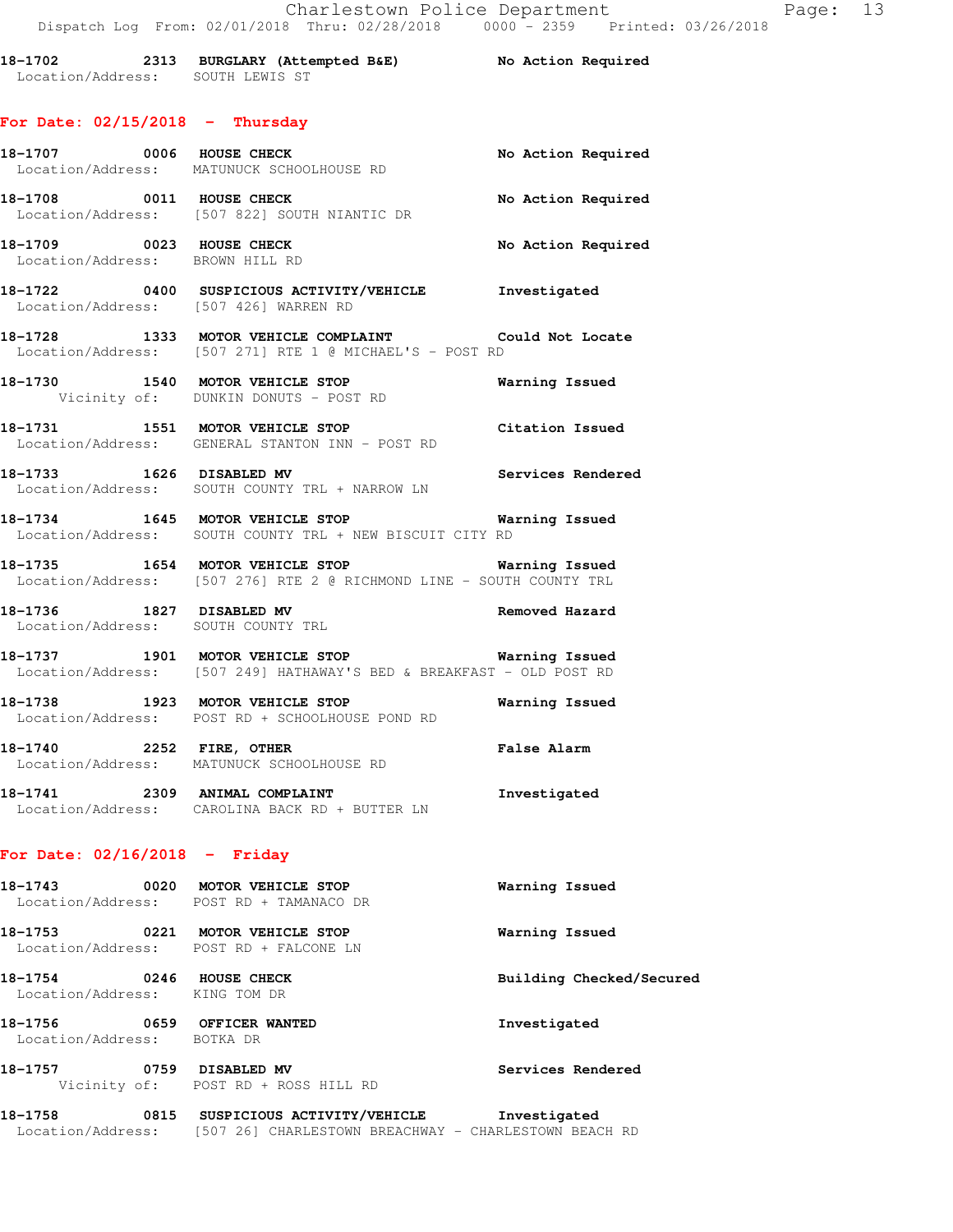**18-1759 0826 TRAFFIC CONTROL Services Rendered**  Location/Address: [507 19] CHARLESTOWN ELEMENTARY SCHOOL - CAROLINA BACK RD **18-1761 0923 ALARM, BURGLAR Building Checked/Secured**  Location/Address: [507 416] MOHEGAN RD **18-1762 1043 SUSPICIOUS ACTIVITY/VEHICLE Report Taken**  Location/Address: KLONDIKE RD Refer To Incident: 18-45-OF **18-1765 1238 MVA - Minor Investigated**  Location/Address: ROSS HILL RD **18-1766 1308 ALARM, BURGLAR Building Checked/Secured**  Vicinity of: [507 727] OCEAN RIDGE DR **18-1768 1441 DUMPING VIOLATIONS Investigated**  Location/Address: [507 876] RICAN - ALTON CAROLINA RD Refer To Incident: 18-46-OF **18-1769 1505 TRAFFIC CONTROL Services Rendered**  Location/Address: [507 19] CHARLESTOWN ELEMENTARY SCHOOL - CAROLINA BACK RD **18-1770 1519 DISABLED MV Services Rendered**  Location/Address: POST RD + LAKESIDE DR **18-1771 1525 MOTOR VEHICLE STOP Warning Issued**  Location/Address: SOUTH COUNTY TRL **18-1772 1652 MOTOR VEHICLE STOP Warning Issued**  Location/Address: [507 286] RTE 112 @ RICHMOND LINE - CAROLINA BACK RD **18-1774 1804 MOTOR VEHICLE STOP Warning Issued**  Location/Address: SOUTH COUNTY TRL + BOTKA DR **18-1775 1820 MOTOR VEHICLE STOP Warning Issued**  Location/Address: SAND PLAIN RD + SOUTH COUNTY TRL **18-1777 1942 OFFICER WANTED Report Taken**  Location/Address: ALTON CAROLINA RD Refer To Incident: 18-47-OF **18-1778 2035 MOTOR VEHICLE COMPLAINT Transported to Hospital**  Location/Address: CHARLESTOWN BEACH RD + ALLEN'S COVE RD Refer To Summons: 18-24-AR Summons: SAMPLE, I AM A<br>Address: 4901 OLD POST I 4901 OLD POST RD CHARLESTOWN, RI Age: 51 Charges: DISORDERLY CONDUCT Refer To Incident: 18-48-OF **For Date: 02/17/2018 - Saturday 18-1779 0058 MOTOR VEHICLE STOP Warning Issued**  Location/Address: POST RD + GENERAL STANTON LN **18-1780 0108 MOTOR VEHICLE STOP Warning Issued**  Location/Address: POST RD + TAMANACO DR **18-1782 0131 SUSPICIOUS ACTIVITY/VEHICLE Investigated**  Location/Address: [507 243] KRYSTAL PENQUIN MOTEL - POST RD **18-1783 0208 SUSPICIOUS ACTIVITY/VEHICLE Investigated**  Location/Address: [507 364] CROTTY AND SONS AUTO BODY - SOUTH COUNTY TRL **18-1799 0323 HOUSE CHECK Building Checked/Secured** 

**18-1802 0602 SUSPICIOUS ACTIVITY/VEHICLE Services Rendered** 

Location/Address: MATUNUCK SCHOOLHOUSE RD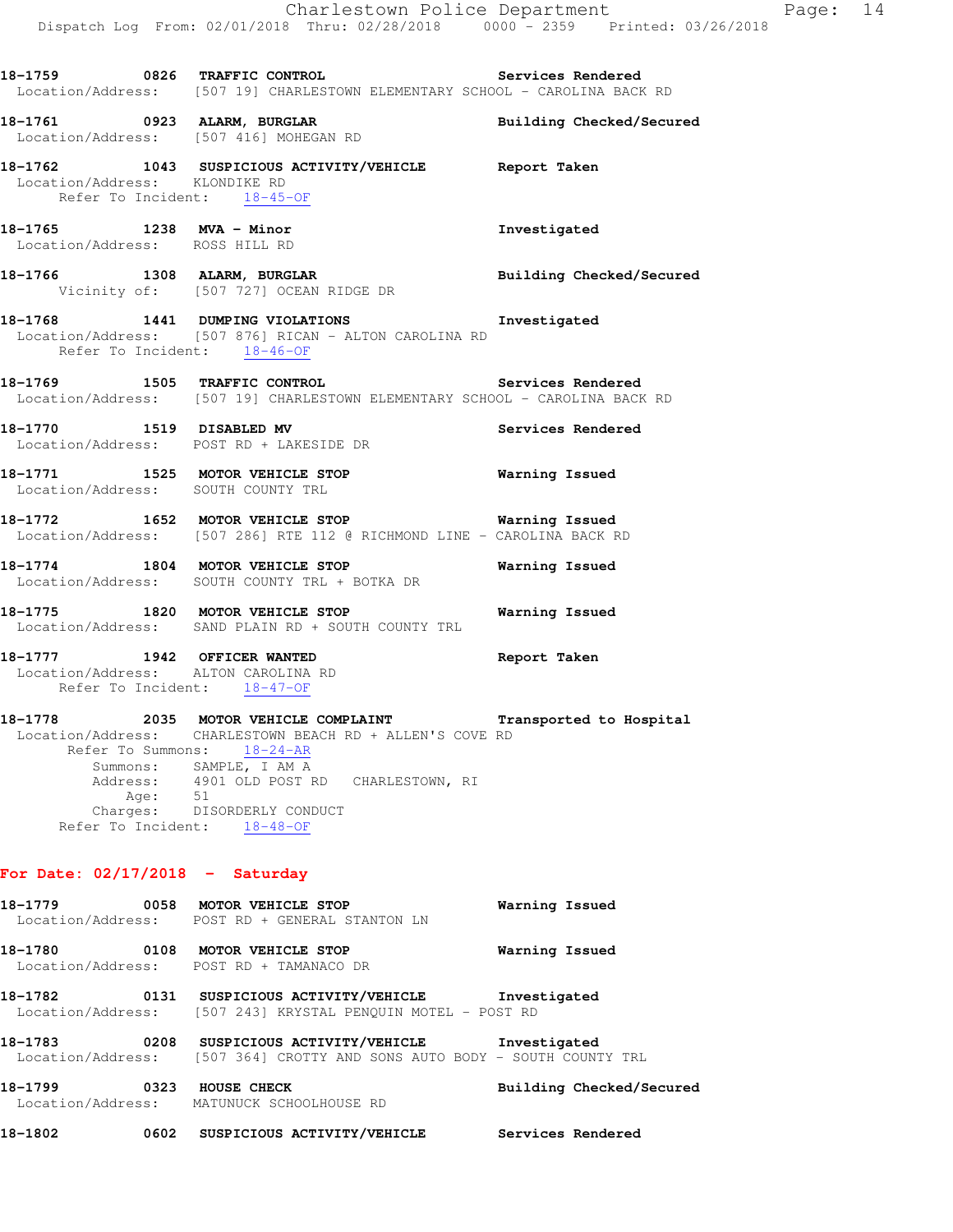|                                     |                                                                                                                                      | Charlestown Police Department Fage: 15<br>Dispatch Log From: 02/01/2018 Thru: 02/28/2018 0000 <sup>-</sup> 2359 Printed: 03/26/2018 |
|-------------------------------------|--------------------------------------------------------------------------------------------------------------------------------------|-------------------------------------------------------------------------------------------------------------------------------------|
|                                     | Location/Address: [507 201] KENYON INDUSTRIES - SHERMAN AVE                                                                          |                                                                                                                                     |
|                                     | 18-1803 0900 MOTOR VEHICLE STOP Warning Issued<br>Location/Address: POST RD + CASTLE ROCK DR                                         |                                                                                                                                     |
|                                     | 18-1804 0932 ALARM, BURGLAR 18-1804 Investigated                                                                                     | Location/Address: [507 530] NARRAGANSETT INDIAN FOUR WINDS COMMUNITY CENT - SOUTH COUNTY TRL                                        |
|                                     | 18-1807 1118 MOTOR VEHICLE STOP<br>Location/Address: POST RD + CASTLE ROCK DR                                                        | Warning Issued                                                                                                                      |
|                                     | 18-1808 1209 MOTOR VEHICLE STOP 6 Warning Issued<br>Location/Address: POST RD + WEST BEACH RD                                        |                                                                                                                                     |
|                                     | 18-1811 1602 MOTOR VEHICLE STOP 18-1811 Citation Issued<br>Location/Address: SOUTH COUNTY TRL + WIITALA DR                           |                                                                                                                                     |
|                                     | 18-1813 1641 MOTOR VEHICLE STOP 6 Warning Issued<br>Location/Address: [507 404] SOUTH COUNTY TRL                                     |                                                                                                                                     |
|                                     | 18-1814 1700 MOTOR VEHICLE STOP 6 Warning Issued<br>Location/Address: [507 286] RTE 112 @ RICHMOND LINE - CAROLINA BACK RD           |                                                                                                                                     |
|                                     | 18-1815 1707 MOTOR VEHICLE STOP 6 Warning Issued<br>Location/Address: POST RD + FALCONE LN                                           |                                                                                                                                     |
|                                     | 18-1817 1720 MOTOR VEHICLE STOP <b>Warning Issued</b><br>Location/Address: [507 100] RTE 1 @ FIORES (MILE MARKER 8.0) - POST RD      |                                                                                                                                     |
|                                     | 18-1818 1737 MOTOR VEHICLE STOP 18-1818 Warning Issued<br>Location/Address: POST RD + KING'S FACTORY RD                              |                                                                                                                                     |
|                                     | 18-1819 1742 MOTOR VEHICLE STOP 1797 Warning Issued<br>Location/Address: [507 269] RTE 1 @ DRIVING RANGE - POST RD                   |                                                                                                                                     |
|                                     | 18-1820 1833 MOTOR VEHICLE STOP 6 Warning Issued<br>Location/Address: [507 260] RTE 1 @ GENERAL STANTON - POST RD                    |                                                                                                                                     |
|                                     | 18-1821 1837 MOTOR VEHICLE STOP 6 Warning Issued<br>Location/Address: [507 258] RTE 1 @ SOUTH KINGSTOWN LINE (MM 11.4) - POST RD     |                                                                                                                                     |
|                                     | 18-1822 1848 MOTOR VEHICLE STOP 5 No Action Required<br>Location/Address: [507 261] RTE 1 @ STATE GARAGE (MILE MARKER 9.6) - POST RD |                                                                                                                                     |
|                                     | 18-1824 1933 MOTOR VEHICLE STOP<br>Location/Address: SK LINE - WORDEN'S POND RD                                                      | Warning Issued                                                                                                                      |
| Location/Address: KING'S FACTORY RD | 18-1826 1950 DOMESTIC/Assault/Diso/Other Peace Restored                                                                              |                                                                                                                                     |
|                                     | 18-1830 2026 MOTOR VEHICLE STOP<br>Location/Address: OLD POST RD + KING TOM DR                                                       | Warning Issued                                                                                                                      |
|                                     | 18-1831 2049 MOTOR VEHICLE STOP<br>Location/Address: POST RD + SCHOOLHOUSE POND RD                                                   | Warning Issued                                                                                                                      |
|                                     | 18-1832 2053 MOTOR VEHICLE STOP<br>Location/Address: POST RD + KING'S FACTORY RD                                                     | Warning Issued                                                                                                                      |
| 18-1840 2246 MVA - Minor            | Location/Address: CAROLINA BACK RD + OLD MILL RD<br>Refer To Accident: 18-29-AC                                                      | Investigated                                                                                                                        |
| 18-1841 2317 FIRE, OTHER            | Location/Address: OLD MILL RD + POND MEADOW RD                                                                                       | Investigated                                                                                                                        |
| Location/Address: SOUTH COUNTY TRL  | 18-1842 2329 ROAD HAZARD/OBSTRUCTION                                                                                                 | Removed Hazard                                                                                                                      |

**For Date: 02/18/2018 - Sunday**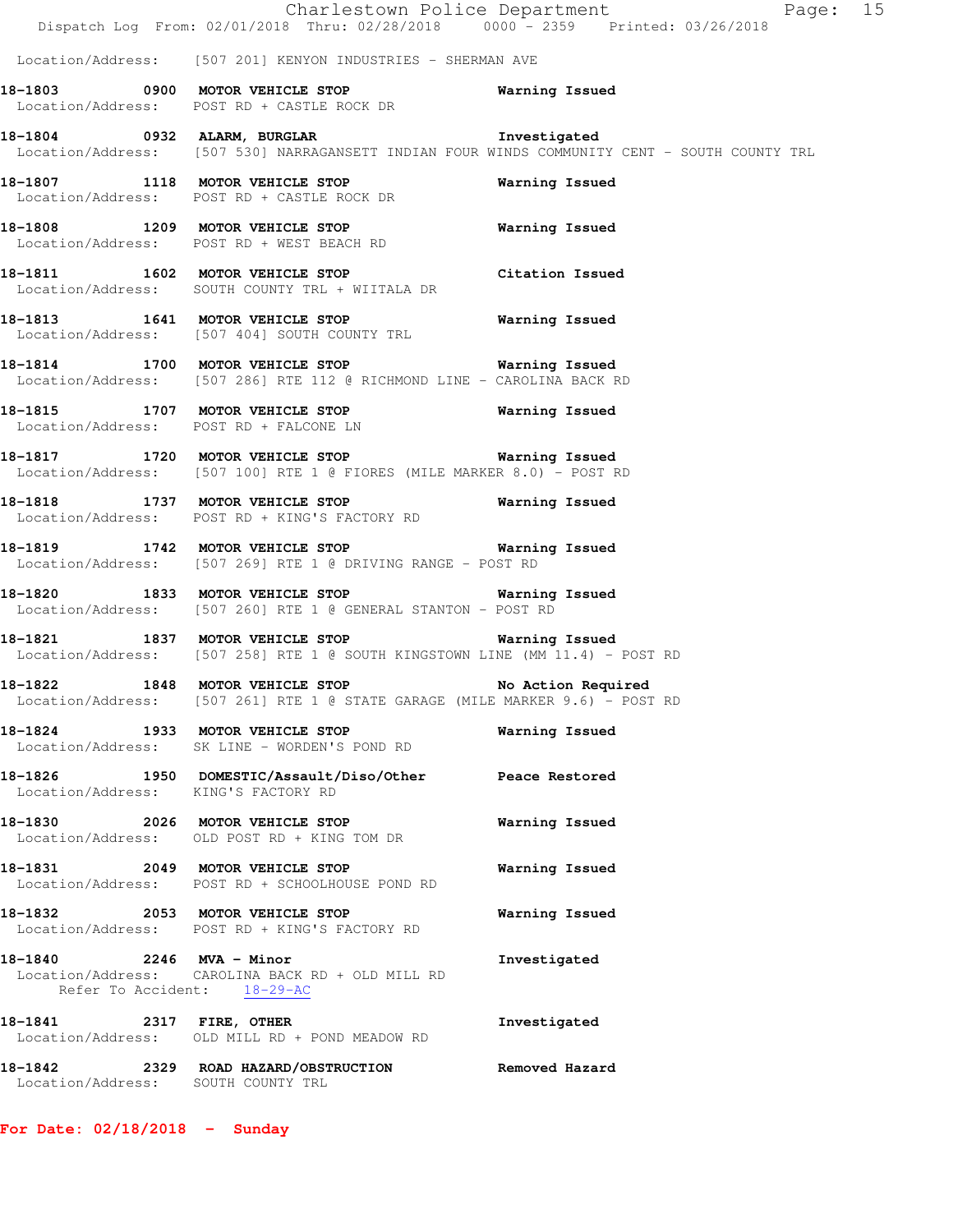**18-1856 0635 ASSIST OTHER TOWN DEPT Citation Issued**  Location/Address: CAROLINA BACK RD + OLD MILL RD Refer To Incident: 18-49-OF

**18-1857 0846 MOTOR VEHICLE STOP Warning Issued**  Location/Address: POST RD + LAKESIDE DR

**18-1858 0851 OFFICER WANTED Investigated**  Location/Address: BLUEBERRY LN Refer To Accident: 18-30-AC

Location/Address: SCAPA FLOW RD

**18-1859 0935 MOTOR VEHICLE STOP Warning Issued**  Location/Address: [507 261] RTE 1 @ STATE GARAGE (MILE MARKER 9.6) - POST RD

- **18-1860 1258 SUSPICIOUS ACTIVITY/VEHICLE Services Rendered**  Location/Address: [507 819] ROSS HILL RD
- **18-1861 1301 OFFICER WANTED Investigated**  Location/Address: [507 642] CHARLESTOWN POLICE DEPARTMENT - OLD POST RD
- **18-1862 1307 ALARM, BURGLAR False Alarm**  Location/Address: [507 254] GALAPAGOS COLLECTION - OLD POST RD

**18-1863 1558 MOTOR VEHICLE STOP Warning Issued**  Vicinity of: [507 374] SAINT MARYS CHURCH - CAROLINA BACK RD

**18-1864 1621 MOTOR VEHICLE STOP Warning Issued**  Location/Address: POST RD + LAKESIDE DR

**18-1865 1630 ASSIST OTHER POLICE DEPT Services Rendered**  Location/Address: [507 276] RTE 2 @ RICHMOND LINE - SOUTH COUNTY TRL

**18-1867 1657 MOTOR VEHICLE STOP Warning Issued**  Location/Address: POST RD + LAKESIDE DR

**18-1868 1701 MOTOR VEHICLE STOP Warning Issued**  Location/Address: POST RD + SCHOOLHOUSE POND RD

**18-1869 1710 MOTOR VEHICLE STOP Warning Issued**  Location/Address: [507 300] RTE 1 @ KRYSTAL PENGUIN - POST RD

**18-1870 1713 MOTOR VEHICLE STOP Citation Issued**  Location/Address: POST RD + SCHOOLHOUSE POND RD

**18-1871 1757 MOTOR VEHICLE STOP Warning Issued**  Location/Address: POST RD + LAKESIDE DR

**18-1872 1904 MOTOR VEHICLE STOP Citation Issued**  Vicinity of: [507 29] ARROWHEAD DENTAL - SOUTH COUNTY TRL

**18-1873 2020 DISABLED MV Investigated**  Location/Address: [507 100] RTE 1 @ FIORES (MILE MARKER 8.0) - POST RD

**18-1874 2038 SUSPICIOUS ACTIVITY/VEHICLE Investigated**  Location/Address: SHUMANKANUC HILL RD

**18-1875 2152 MOTOR VEHICLE STOP Warning Issued**  Location/Address: SOUTH COUNTY TRL + BOTKA DR

### **For Date: 02/19/2018 - Monday**

| 18-1894                      | 0126 | HOUSE CHECK<br>Location/Address: [507 804] BEAVER LN | No Action Required |
|------------------------------|------|------------------------------------------------------|--------------------|
| 18-1895<br>Location/Address: | 0134 | HOUSE CHECK<br>WHITE TAIL CIR                        | No Action Required |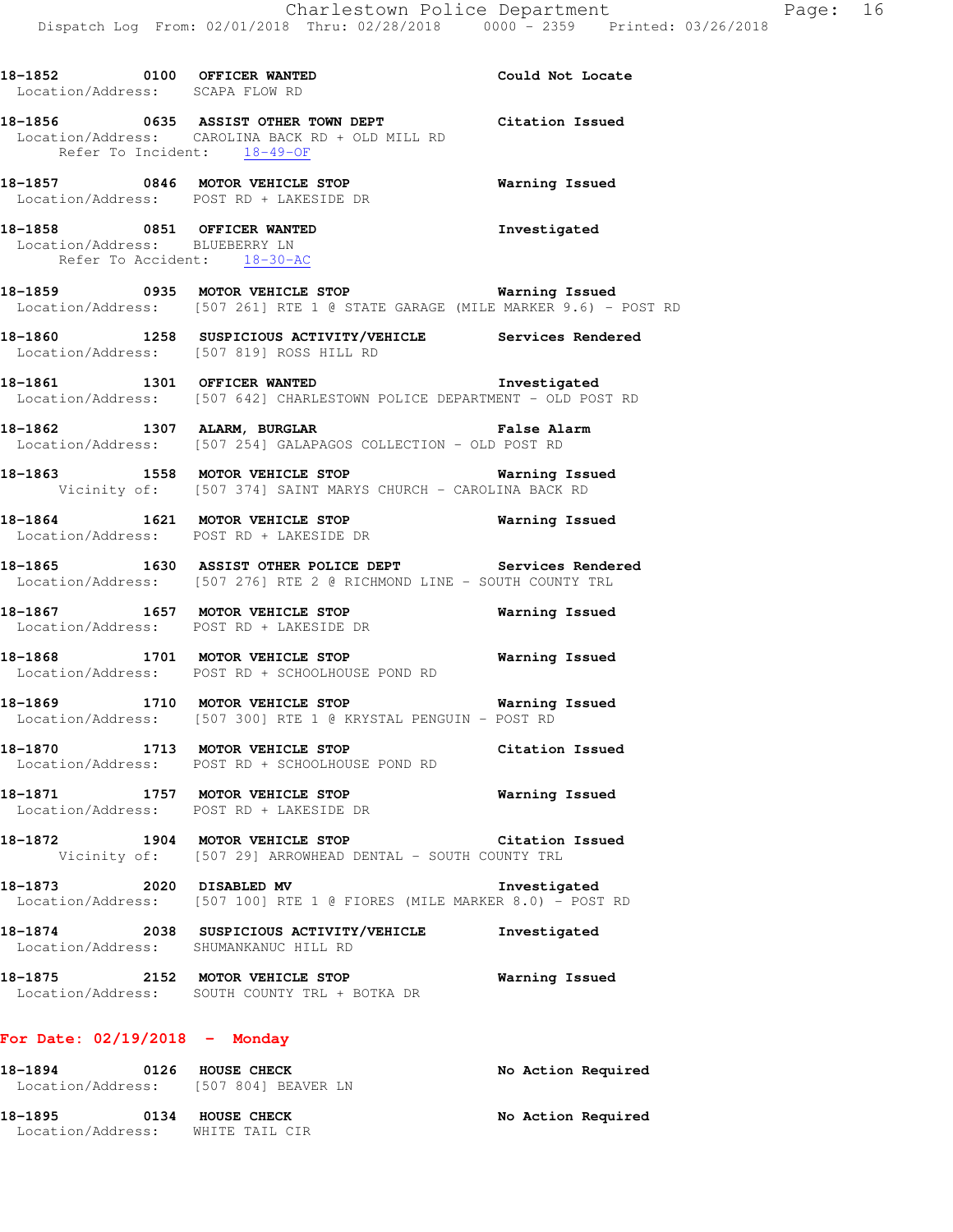18-1896 **0142 HOUSE CHECK 18-1896** No Action Required

Location/Address: BUCKEYE BROOK RD

**18-1898 0203 MOTOR VEHICLE STOP Warning Issued**  Location/Address: POST RD + SCHOOLHOUSE POND RD **18-1899 0214 MOTOR VEHICLE STOP Warning Issued**  Location/Address: POST RD + CROSS MILLS RD **18-1900 0612 MOTOR VEHICLE STOP Citation Issued**  Location/Address: POST RD + GENERAL STANTON LN **18-1901 0739 MOTOR VEHICLE STOP Warning Issued**  Location/Address: [507 38] CHARLESTOWN POST OFFICE - OLD POST RD **18-1903 1029 REGISTERED SEX OFFENDER Services Rendered**  Refer To Incident: 18-50-OF **18-1904 1048 ALARM, BURGLAR Building Checked/Secured**  Location/Address: [507 46] WASHINGTON TRUST COMPANY - OLD POST RD **18-1906 1219 MOTOR VEHICLE STOP Warning Issued**  Location/Address: POST RD + FALCONE LN **18-1907 1245 FIRE, OTHER Investigated**  Location/Address: HILLTOP DR **18-1908 1350 VANDALISM Investigated**  Location/Address: [507 599] SHANNOCK RD **18-1909 1415 SUSPICIOUS ACTIVITY/VEHICLE Investigated**  Location/Address: ALTON CAROLINA RD **18-1910 1519 MOTOR VEHICLE STOP Warning Issued**  Location/Address: [507 276] RTE 2 @ RICHMOND LINE - SOUTH COUNTY TRL **18-1911 1524 TRAFFIC CONTROL Warning Issued**  Location/Address: SOUTH COUNTY TRL + MAPLE LAKE FARM RD **18-1912 1605 MOTOR VEHICLE STOP Warning Issued**  Location/Address: POST RD + LAKESIDE DR **18-1913 1616 MOTOR VEHICLE STOP Warning Issued**  Location/Address: KING'S FACTORY RD + SHUMANKANUC HILL RD **18-1914 1621 MOTOR VEHICLE STOP Citation Issued**  Location/Address: [507 279] RTE 2 @ CHARLESTOWN TOWN HALL - SOUTH COUNTY TRL **18-1915 1633 MOTOR VEHICLE STOP Warning Issued**  Location/Address: [507 300] RTE 1 @ KRYSTAL PENGUIN - POST RD **18-1916 1640 MOTOR VEHICLE STOP Citation Issued**  Vicinity of: NARROW LN **18-1917 1643 MOTOR VEHICLE STOP Warning Issued**  Location/Address: POST RD + TAMANACO DR **18-1918 1654 MOTOR VEHICLE STOP Citation Issued**  Location/Address: POST RD + PROSSER TRL **18-1919 1713 MOTOR VEHICLE STOP Arrest(s) Made**  Location/Address: POST RD + SCHOOLHOUSE POND RD Refer To Summons: 18-25-AR Summons: MESOLELLA, MICHAEL G Address: 11 SUNRISE DR WESTERLY, RI

Age: 36<br>Charges: Dri Driving after denial, suspension or revocation of license - 1st Offense

**18-1921 1810 ALARM, FIRE False Alarm**  Location/Address: HEALEY BROOK DR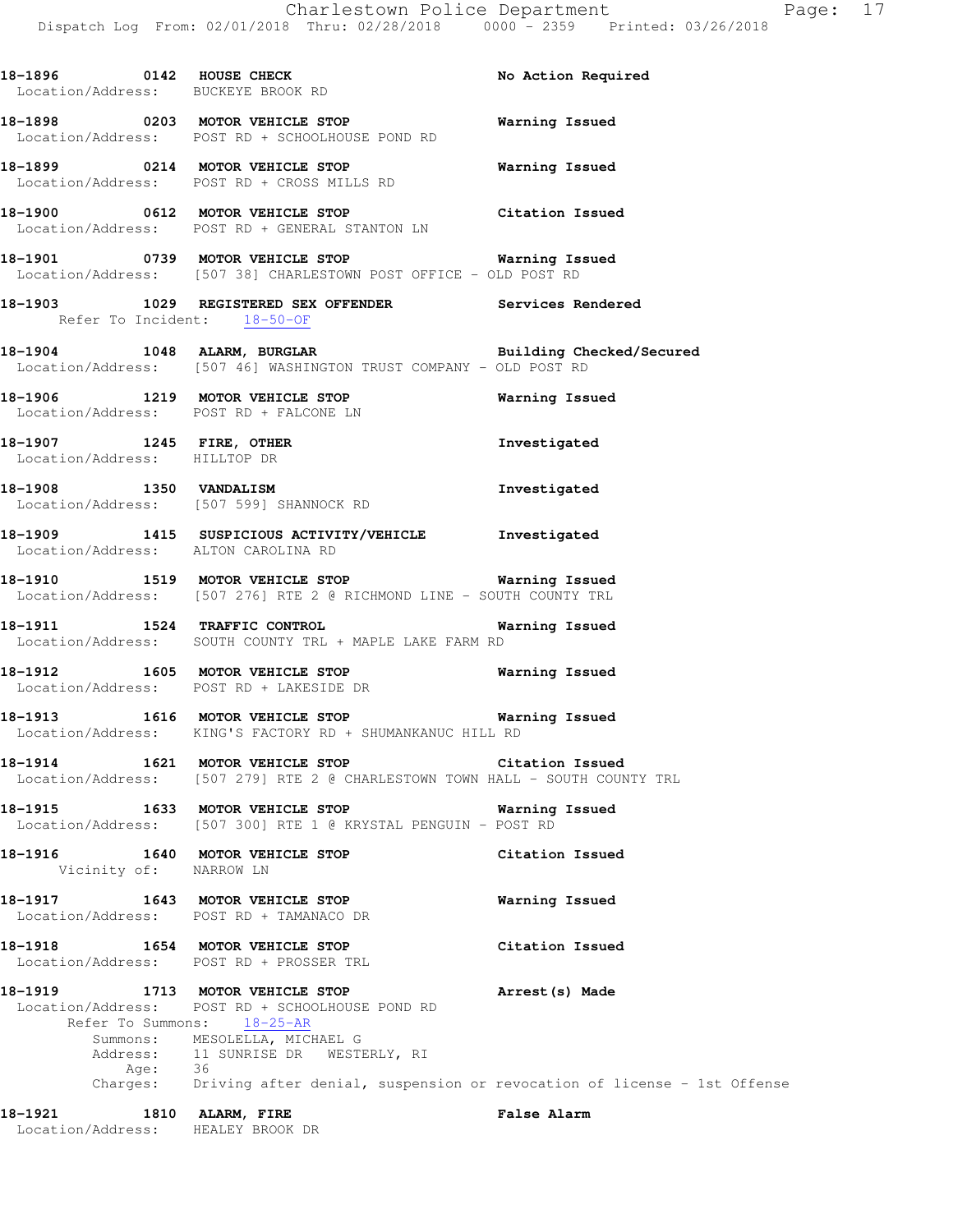|                                                                  | 18-1922 2051 MOTOR VEHICLE STOP Warning Issued<br>Location/Address: CAROLINA BACK RD + ALTON CAROLINA RD                                |                          |
|------------------------------------------------------------------|-----------------------------------------------------------------------------------------------------------------------------------------|--------------------------|
|                                                                  | 18-1923<br>Location/Address: POST RD<br>Location/Address: POST RD                                                                       |                          |
| For Date: $02/20/2018$ - Tuesday                                 |                                                                                                                                         |                          |
| 18-1933 0112 HOUSE CHECK<br>Location/Address: SEA VIEW DR        |                                                                                                                                         | No Action Required       |
| 18-1935 0120 HOUSE CHECK<br>Location/Address: SHIRLEY DR         |                                                                                                                                         | No Action Required       |
|                                                                  | 18-1934 0123 MOTOR VEHICLE STOP<br>Location/Address: SOUTH COUNTY TRL + BOTKA DR                                                        | Citation Issued          |
| Location/Address: WORDEN'S POND RD                               | 18-1939 		 0220 MOTOR VEHICLE STOP 		 Citation Issued                                                                                   |                          |
|                                                                  | 18-1940 0237 HOUSE CHECK<br>Location/Address: [507 526] OLD POST RD                                                                     | No Action Required       |
| 18-1944 0259 HOUSE CHECK<br>Location/Address: PROSSER TRL        |                                                                                                                                         | No Action Required       |
|                                                                  | 18-1949 0312 HOUSE CHECK<br>Location/Address: MATUNUCK SCHOOLHOUSE RD                                                                   | Building Checked/Secured |
|                                                                  | 18-1952 <b>0504 ALARM, FIRE False Alarm</b><br>Location/Address: [507 234] NINIGRET MARINE - SOUTH COUNTY TRL                           |                          |
|                                                                  | 18-1953       0539    MOTOR VEHICLE STOP              Warning Issued<br>Location/Address:    SOUTH COUNTY TRL + SHANNOCK RD             |                          |
|                                                                  | 18-1954 <b>0549 MOTOR VEHICLE STOP</b><br>Location/Address: POST RD + TAMANACO DR                                                       | <b>Warning Issued</b>    |
|                                                                  | -<br>18-1955 1859 MOTOR VEHICLE STOP 1980 Marning Issued<br>Location/Address: [507 66] WILLOWS RESORT - POST RD                         |                          |
|                                                                  | 18-1956 0601 MOTOR VEHICLE STOP Citation Issued<br>Location/Address: [507 45] RIPPY'S LIQUOR MART - SOUTH COUNTY TRL                    |                          |
|                                                                  | 18-1957 0616 MOTOR VEHICLE STOP<br>Location/Address: SHANNOCK RD + ASHLEY LN                                                            | Warning Issued           |
|                                                                  | 18-1958 0622 MOTOR VEHICLE STOP<br>Location/Address: POST RD + CROSS MILLS RD                                                           | Citation Issued          |
|                                                                  | 18-1959 0632 MOTOR VEHICLE STOP<br>Location/Address: POST RD + PROSSER TRL                                                              | Citation Issued          |
|                                                                  | 18-1960 0634 OFFICER WANTED<br>Location/Address: [507 247] HUNGRY HAVEN RESTAURANT - SOUTH COUNTY TRL<br>Refer To Summons: 18-27-AR     | <b>Services Rendered</b> |
|                                                                  | Juvenile Arrest<br>Age: 16<br>Charges: HIGH SPEED PURSUIT-1ST OFFENSE<br>DRIVING WITHOUT/EXPIRED LICENSE<br>Refer To Incident: 18-51-OF |                          |
| 18-1962 0930 ALARM, FIRE                                         |                                                                                                                                         | <b>False Alarm</b>       |
| Location/Address: EAST BEACH RD                                  |                                                                                                                                         | Transported to Hospital  |
| 18-1963 1005 ATTEMPTED SUICIDE<br>Location/Address: CROSSLAND ST |                                                                                                                                         |                          |
| 18-1964 1032 OFFICER WANTED                                      |                                                                                                                                         | Report Taken             |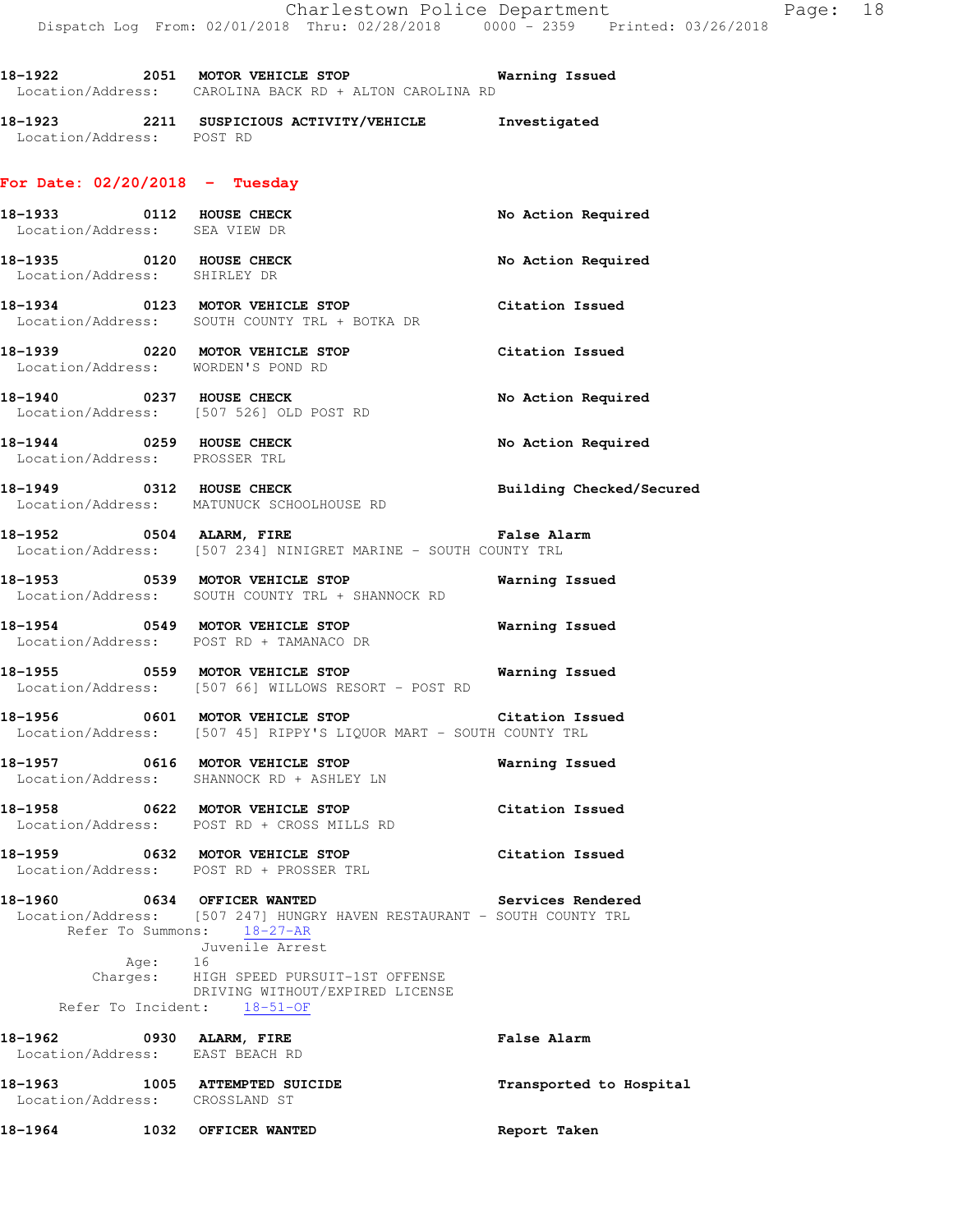|                                                              | Dispatch Log From: 02/01/2018 Thru: 02/28/2018 0000 - 2359 Printed: 03/26/2018                                                                                                                      | Charlestown Police Department | Page: 19 |  |
|--------------------------------------------------------------|-----------------------------------------------------------------------------------------------------------------------------------------------------------------------------------------------------|-------------------------------|----------|--|
| Age: 13                                                      | Location/Address: [507 642] CHARLESTOWN POLICE DEPARTMENT - OLD POST RD<br>Refer To Summons: 18-28-AR<br>Juvenile Arrest<br>Charges: VIOLATION OF FAMILY COURT ORDER<br>Refer To Incident: 18-52-OF |                               |          |  |
| 18-1967 1108 THREATS<br>Location/Address: SUNSET DR          |                                                                                                                                                                                                     | Services Rendered             |          |  |
|                                                              | 18-1968 1226 OFFICER WANTED Services Rendered<br>Location/Address: [507 642] CHARLESTOWN POLICE DEPARTMENT - OLD POST RD                                                                            |                               |          |  |
|                                                              | 18-1970 1251 MOTOR VEHICLE STOP 6 Warning Issued<br>Location/Address: SOUTH COUNTY TRL + BOTKA DR                                                                                                   |                               |          |  |
|                                                              | 18-1971 1302 MOTOR VEHICLE STOP 6 Warning Issued<br>Location/Address: SHANNOCK RD + MAPLE LAKE FARM RD                                                                                              |                               |          |  |
|                                                              | 18-1972 1330 MOTOR VEHICLE STOP<br>Location/Address: SOUTH COUNTY TRL + CAROLINA BACK RD                                                                                                            | Warning Issued                |          |  |
|                                                              | 18-1973 1335 MOTOR VEHICLE STOP<br>Location/Address: SOUTH COUNTY TRL + WHIPPLE DR                                                                                                                  | Warning Issued                |          |  |
| Vicinity of: SOUTH COUNTY TRL                                | 18-1974 1342 MOTOR VEHICLE STOP <b>Warning Issued</b>                                                                                                                                               |                               |          |  |
|                                                              | 18-1975 1348 MOTOR VEHICLE STOP<br>Location/Address: SOUTH COUNTY TRL + WHIPPLE DR                                                                                                                  | Warning Issued                |          |  |
|                                                              | 18-1976 1354 MOTOR VEHICLE STOP<br>Location/Address: [507 491] CAROLINA BACK RD                                                                                                                     | Warning Issued                |          |  |
|                                                              | 18-1978 1629 MOTOR VEHICLE STOP<br>Location/Address: POST RD + SCHOOLHOUSE POND RD                                                                                                                  | <b>Warning Issued</b>         |          |  |
|                                                              | 18-1979 1657 MOTOR VEHICLE STOP 18-1979 Warning Issued<br>Location/Address: [507 266] RTE 1 @ WILLOWS - POST RD                                                                                     |                               |          |  |
|                                                              | 18-1980 1706 MOTOR VEHICLE STOP 6 Warning Issued<br>Location/Address: [507 100] RTE 1 @ FIORES (MILE MARKER 8.0) - POST RD                                                                          |                               |          |  |
|                                                              | 18-1982 1723 MOTOR VEHICLE STOP<br>Vicinity of: POST RD + SOUTH COUNTY TRL                                                                                                                          | Warning Issued                |          |  |
| 18-1983 1952 FIRE, OTHER<br>Location/Address: OLD POST RD    |                                                                                                                                                                                                     | Removed Hazard                |          |  |
| For Date: $02/21/2018$ - Wednesday                           |                                                                                                                                                                                                     |                               |          |  |
| Location/Address: POST RD                                    | 18-1998 0110 MOTOR VEHICLE STOP                                                                                                                                                                     | Citation Issued               |          |  |
| 18-2004 0538 ALARM, BURGLAR<br>Location/Address: ARBUTUS TRL |                                                                                                                                                                                                     | <b>False Alarm</b>            |          |  |
| 18-2005                                                      | 0713 ROAD HAZARD/OBSTRUCTION                                                                                                                                                                        | Removed Hazard                |          |  |

Vicinity of: KING'S FACTORY RD

**18-2007 1131 ROAD HAZARD/OBSTRUCTION Removed Hazard**  Location/Address: RTE 1 NORTH - MEADOW LN + WILDFLOWER RD

**18-2010 1350 POLICE INFORMATION Services Rendered**  Location/Address: COLONY RD **18-2012 1623 SUSPICIOUS ACTIVITY/VEHICLE Investigated**  Location/Address: OLD POST RD **18-2013 1729 MOTOR VEHICLE STOP Warning Issued**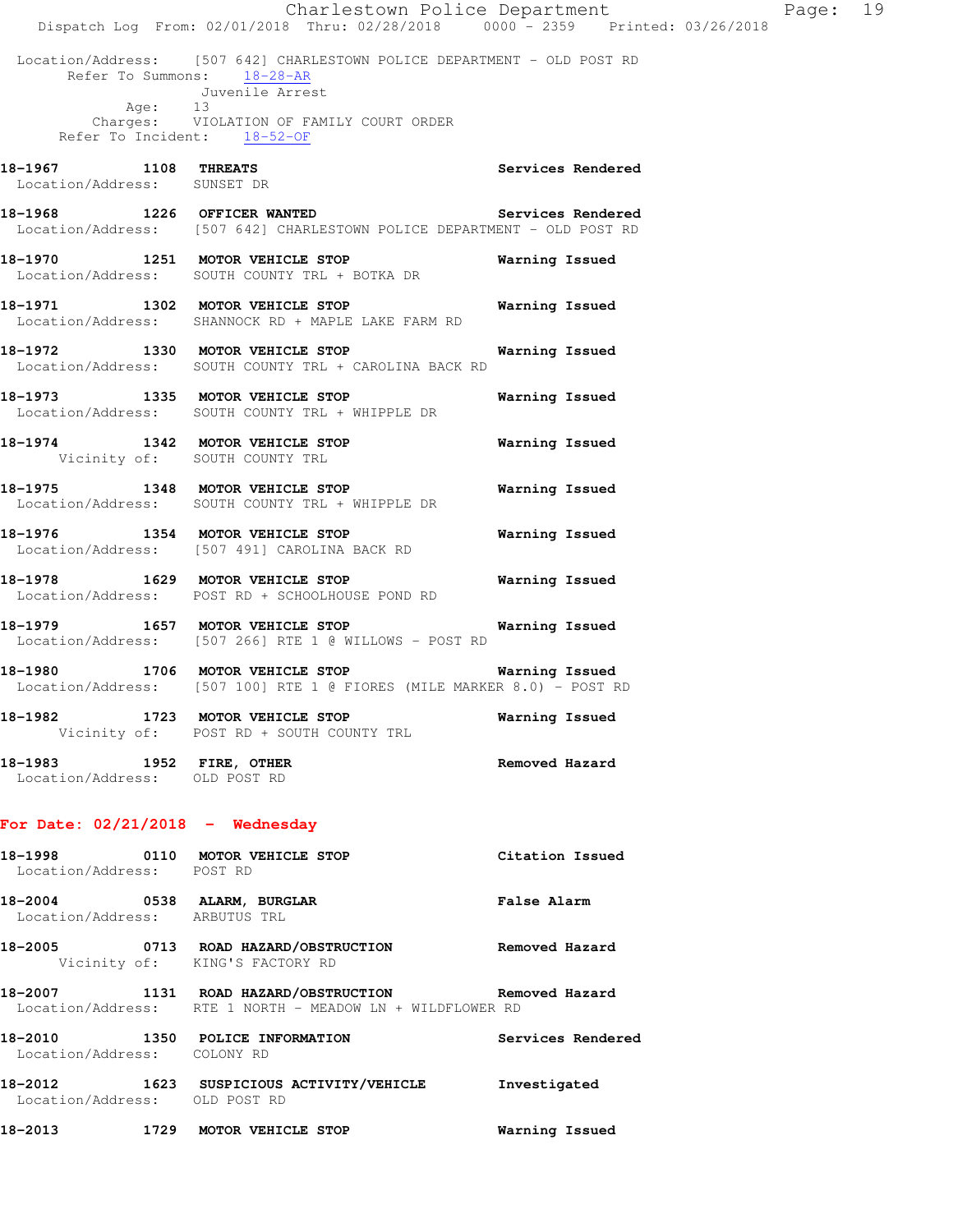|                                   |         | Dispatch Log From: 02/01/2018 Thru: 02/28/2018   0000 - 2359   Printed: 03/26/2018                                                                                             | Charlestown Police Department | Page: 20 |  |
|-----------------------------------|---------|--------------------------------------------------------------------------------------------------------------------------------------------------------------------------------|-------------------------------|----------|--|
|                                   |         | Location/Address: SOUTH COUNTY TRL + SAND PLAIN RD                                                                                                                             |                               |          |  |
|                                   |         | 18-2014 1808 MOTOR VEHICLE STOP Warning Issued<br>Location/Address: POST RD + SCHOOLHOUSE POND RD                                                                              |                               |          |  |
|                                   |         | 18-2017 2027 ASSIST OTHER POLICE DEPT Services Rendered<br>Location/Address: [507 286] RTE 112 @ RICHMOND LINE - CAROLINA BACK RD                                              |                               |          |  |
| For Date: $02/22/2018$ - Thursday |         |                                                                                                                                                                                |                               |          |  |
| Location/Address: PROSSER TRL     |         | 18-2021 0144 HOUSE CHECK                                                                                                                                                       | Building Checked/Secured      |          |  |
|                                   |         | 18-2034 0628 MOTOR VEHICLE STOP 6 Warning Issued<br>Location/Address: [507 267] RTE 1 @ HITCHING POST - POST RD                                                                |                               |          |  |
|                                   |         | 18-2039 1051 DISABLED MV 3ervices Rendered<br>Location/Address: POST RD + GENERAL STANTON LN                                                                                   |                               |          |  |
|                                   |         | 18-2040 1157 MOTOR VEHICLE COMPLAINT Report Taken<br>Location/Address: POST RD + FALCONE LN<br>Refer To Incident: 18-53-OF                                                     |                               |          |  |
|                                   |         | 18-2041 1237 ASSIST CITIZEN Services Rendered<br>Location/Address: [507 36] CHARLESTOWN MINI-SUPER - OLD POST RD                                                               |                               |          |  |
| Location/Address: BLUEBERRY LN    |         | 18-2043 1413 ASSIST ELDERLY                                                                                                                                                    | No Action Required            |          |  |
|                                   |         | 1608 MOTOR VEHICLE STOP Warning Issued<br>Location/Address: [507 276] RTE 2 @ RICHMOND LINE - SOUTH COUNTY TRL                                                                 |                               |          |  |
|                                   |         | 18-2045 1614 MOTOR VEHICLE STOP Citation Issued<br>Location/Address: [507 276] RTE 2 @ RICHMOND LINE - SOUTH COUNTY TRL                                                        |                               |          |  |
|                                   |         | 18-2046 1637 SUSPICIOUS ACTIVITY/VEHICLE Investigated<br>Location/Address: KING'S FACTORY RD + HILLSIDE DR<br>Refer To Incident: 18-54-OF                                      |                               |          |  |
|                                   |         | 18-2047 1642 MOTOR VEHICLE STOP Citation Issued<br>Location/Address: OLD SHANNOCK RD                                                                                           |                               |          |  |
|                                   |         | 18-2048 1707 ASSIST OTHER POLICE DEPT<br>Location: 180 SHANNOCK VILLAGE RD                                                                                                     | Services Rendered             |          |  |
|                                   |         | 18-2049 1819 SUSPICIOUS ACTIVITY/VEHICLE Investigated<br>Location/Address: [507 80] FANTASTIC UMBRELLA FACTORY - OLD POST RD                                                   |                               |          |  |
|                                   |         | 18-2050 1847 MOTOR VEHICLE STOP<br>Location/Address: NEW BISCUIT CITY RD                                                                                                       | Warning Issued                |          |  |
|                                   | Age: 34 | 18-2051 2028 MOTOR VEHICLE STOP<br>Location/Address: NEW BISCUIT CITY RD<br>Refer To Arrest: 18-26-AR<br>Arrest: HAZARD, JUSTIN M<br>Address: 487 ROSS HILL RD CHARLESTOWN, RI | Arrest (s) Made               |          |  |
|                                   |         | Charges: Driving after denial, suspension or revocation of license - 3rd + Offense                                                                                             |                               |          |  |
|                                   |         | 18-2052 2316 ASSIST OTHER POLICE DEPT Services Rendered<br>Location/Address: [507 275] RTE 1 @ WESTERLY LINE - POST RD                                                         |                               |          |  |
| For Date: $02/23/2018$ - Friday   |         |                                                                                                                                                                                |                               |          |  |
| 18-2059                           |         | 0200 MOTOR VEHICLE STOP                                                                                                                                                        | Citation Issued               |          |  |

Building Checked/Secured 18-2064 0300 HOUSE CHECK<br>Location/Address: KING TOM DR

Vicinity of: SOUTH COUNTY TRL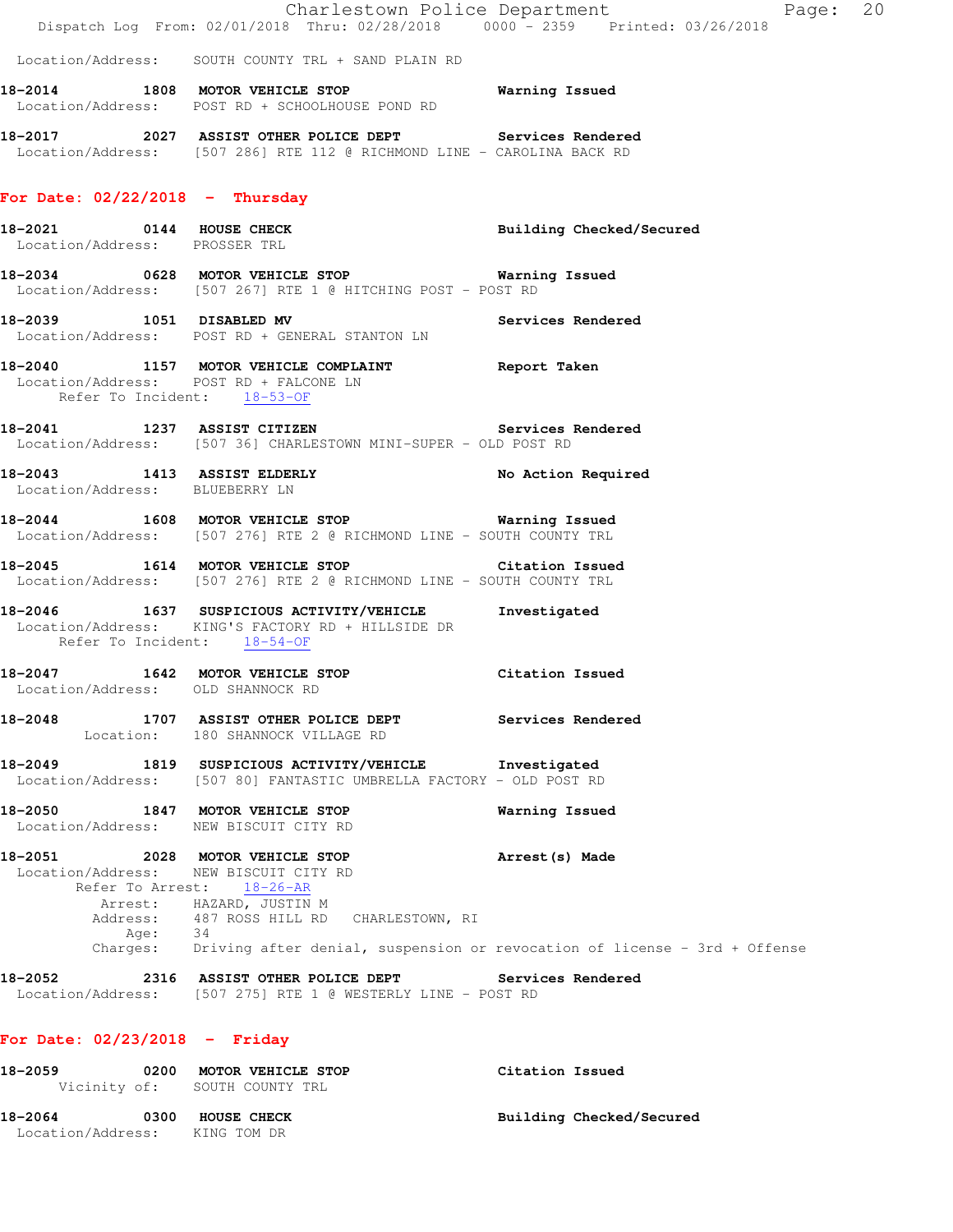|                                                     | 18-2068 1258 DISABLED MV 18-2068 No Action Required<br>Location/Address: [507 19] CHARLESTOWN ELEMENTARY SCHOOL - CAROLINA BACK RD    |                   |
|-----------------------------------------------------|---------------------------------------------------------------------------------------------------------------------------------------|-------------------|
|                                                     | 18-2069 1332 PSYCHOLOGICAL EMERGENCY Transported to Hospital<br>Location/Address: GOOSEBERRY HILL                                     |                   |
|                                                     | 18-2071 1700 DISABLED MV 18-2071 Removed Hazard<br>Location/Address: [507 259] RTE 1 @ CASTLEROCK - POST RD                           |                   |
|                                                     | 18-2074 1937 ANIMAL COMPLAINT<br>Location/Address: BISCUIT CITY RD                                                                    | Services Rendered |
|                                                     | 18-2076<br>Location/Address: OLD SHANNOCK RD<br>Location/Address: OLD SHANNOCK RD                                                     |                   |
|                                                     | 18-2077  2040  SUSPICIOUS ACTIVITY/VEHICLE  Unfounded<br>Location/Address: JOHNSON LN                                                 |                   |
| 18-2078 2145 LARCENY<br>Location/Address: HOWARD DR |                                                                                                                                       | Investigated      |
| For Date: $02/24/2018$ - Saturday                   |                                                                                                                                       |                   |
|                                                     | 18-2086 0138 MOTOR VEHICLE STOP Warning Issued<br>Location/Address: CAROLINA BACK RD + ALTON CAROLINA RD                              |                   |
|                                                     | 18-2088 0206 ALARM, BURGLAR BURGLAR Building Checked/Secured<br>Location/Address: BUCKEYE BROOK RD                                    |                   |
|                                                     | 18-2097 0834 MOTOR VEHICLE STOP <b>Warning Issued</b><br>Location/Address: [507 276] RTE 2 @ RICHMOND LINE - SOUTH COUNTY TRL         |                   |
|                                                     | 18-2099 0841 MOTOR VEHICLE COMPLAINT Thvestigated<br>Location/Address: SOUTH BAYBERRY LN                                              |                   |
|                                                     | 18-2098 6848 DISABLED MV 30 Services Rendered<br>Vicinity of: [507 1] CHARLESTOWN TOWN HALL - SOUTH COUNTY TRL                        |                   |
| Location/Address: BISCUIT CITY RD                   | 18-2102 1217 ANIMAL COMPLAINT                                                                                                         | Could Not Locate  |
|                                                     | 18-2103 1242 HOUSE CHECK<br>Location/Address: OCEAN RIDGE DR                                                                          | Investigated      |
|                                                     | 18-2104 1347 MOTOR VEHICLE COMPLAINT 1nvestigated<br>Location/Address: [507 83] MEADOW BROOK INN - CAROLINA BACK RD                   |                   |
|                                                     | 18-2105 1354 COMPLAINT<br>Location/Address: EAST BAYVIEW RD                                                                           | Investigated      |
|                                                     | 18-2106 1512 MOTOR VEHICLE STOP Citation Issued<br>Location/Address: [507 260] RTE 1 @ GENERAL STANTON - POST RD                      |                   |
|                                                     | 18-2107 1517 MOTOR VEHICLE STOP Warning Issued<br>Location/Address: [507 258] RTE 1 @ SOUTH KINGSTOWN LINE (MM 11.4) - POST RD        |                   |
|                                                     | 18-2108 1522 MOTOR VEHICLE STOP<br>Location/Address: [507 258] RTE 1 @ SOUTH KINGSTOWN LINE (MM 11.4) - POST RD                       | Warning Issued    |
| Location/Address: LAURI DR                          | 18-2109 1532 ALARM, FIRE                                                                                                              | Services Rendered |
|                                                     | 18-2110 1537 MOTOR VEHICLE STOP <b>Warning Issued</b><br>Location/Address: [507 261] RTE 1 @ STATE GARAGE (MILE MARKER 9.6) - POST RD |                   |
|                                                     | 18-2111 1553 MOTOR VEHICLE STOP                                                                                                       | Citation Issued   |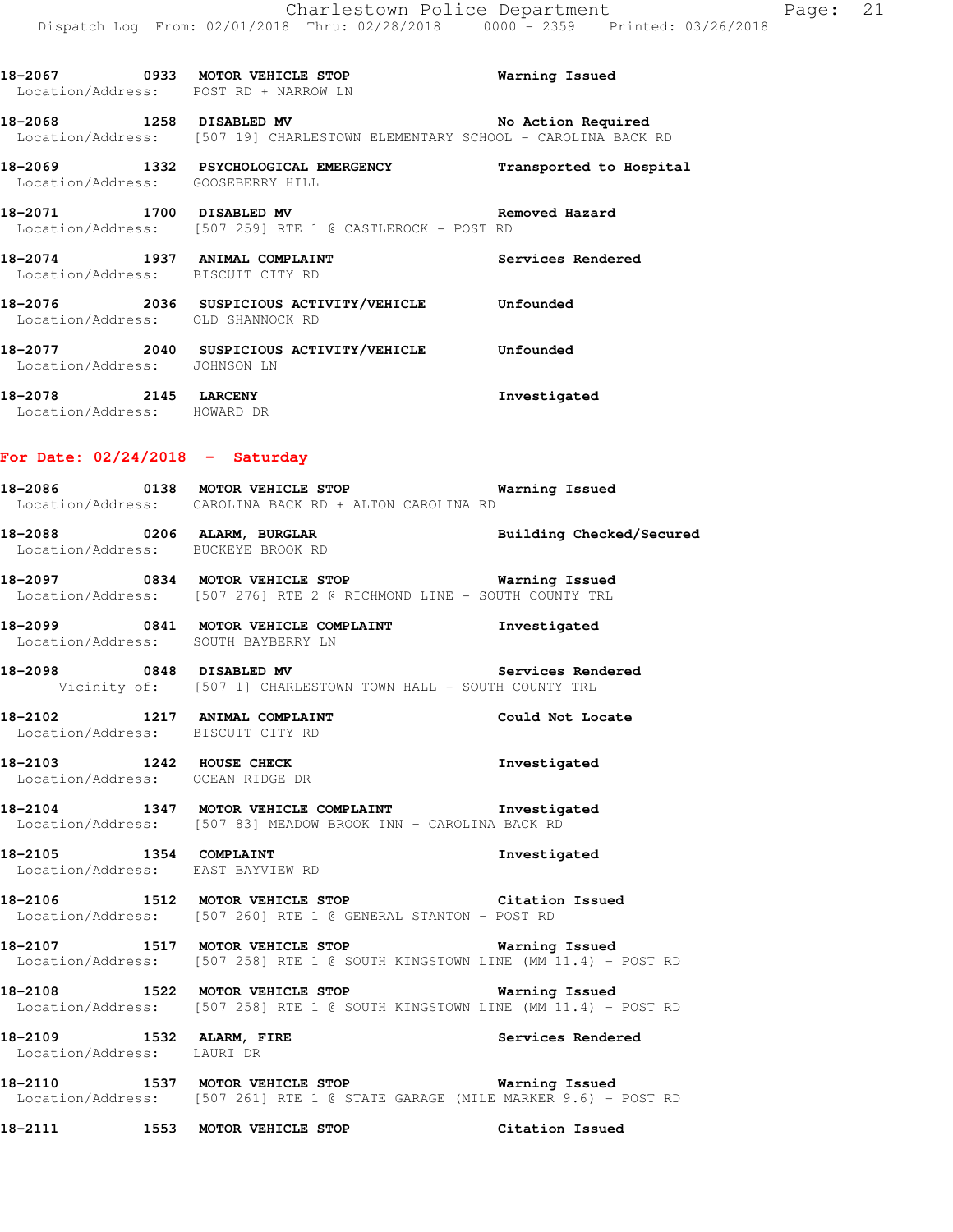|                                                                   | Dispatch Log From: 02/01/2018 Thru: 02/28/2018 0000 - 2359 Printed: 03/26/2018                                                            | Charlestown Police Department<br>Page: 22                                        |  |
|-------------------------------------------------------------------|-------------------------------------------------------------------------------------------------------------------------------------------|----------------------------------------------------------------------------------|--|
|                                                                   | Location/Address: [507 261] RTE 1 @ STATE GARAGE (MILE MARKER 9.6) - POST RD                                                              |                                                                                  |  |
|                                                                   | 18-2113 1610 MOTOR VEHICLE STOP<br>Location/Address: SOUTH COUNTY TRL + JACOB PERRY DR                                                    | Warning Issued                                                                   |  |
| Location/Address: SOUTH COUNTY TRL<br>Refer To Incident: 18-55-OF | 18-2114 1643 PSYCHOLOGICAL EMERGENCY Transported to Hospital                                                                              |                                                                                  |  |
|                                                                   | 18-2115 1659 SUSPICIOUS ACTIVITY/VEHICLE No Action Required<br>Location/Address: [507 243] KRYSTAL PENQUIN MOTEL - POST RD                |                                                                                  |  |
|                                                                   | 18-2116 1845 MOTOR VEHICLE STOP 6 Warning Issued<br>Location/Address: [507 271] RTE 1 @ MICHAEL'S - POST RD                               |                                                                                  |  |
|                                                                   | 18-2117 1904 MOTOR VEHICLE STOP Citation Issued<br>Location/Address: [507 260] RTE 1 @ GENERAL STANTON - POST RD                          |                                                                                  |  |
|                                                                   | 18-2119 2038 MOTOR VEHICLE STOP Citation Issued<br>Location/Address: [507 287] RTE 112 @ CHARLESTOWN ELEMENTARY SCHOOL - CAROLINA BACK RD |                                                                                  |  |
|                                                                   | 18-2120 2042 MOTOR VEHICLE STOP Citation Issued<br>Location/Address: [507 266] RTE 1 @ WILLOWS - POST RD                                  |                                                                                  |  |
|                                                                   | 18-2121 2102 MOTOR VEHICLE STOP 6 Warning Issued<br>Location/Address: OLD SHANNOCK RD + SAND PLAIN RD                                     |                                                                                  |  |
| Refer To Summons: 18-30-AR                                        | 18-2122 2110 MOTOR VEHICLE STOP Arrest (s) Made<br>Location/Address: [507 289] RTE 112 @ MEADOWBROOK INN - CAROLINA BACK RD               |                                                                                  |  |
| Age: 34                                                           | Summons: BONANG, HEATHER<br>Address: 76 NARROW LN CHARLESTOWN, RI                                                                         |                                                                                  |  |
|                                                                   |                                                                                                                                           | Charges: Driving after denial, suspension or revocation of license - 2nd Offense |  |
|                                                                   | 18-2123 2132 MOTOR VEHICLE STOP Citation Issued<br>Location/Address: POST RD + SCHOOLHOUSE POND RD                                        |                                                                                  |  |
|                                                                   | 18-2124 2133 MOTOR VEHICLE STOP Warning Issued<br>Location/Address: [507 266] RTE 1 @ WILLOWS - POST RD                                   |                                                                                  |  |
| 18-2125 2138 DISABLED MV                                          | Location/Address: [507 275] RTE 1 @ WESTERLY LINE - POST RD                                                                               | Services Rendered                                                                |  |
|                                                                   | 18-2126 2202 POLICE INFORMATION Services Rendered<br>Location/Address: POST RD + WEST BEACH RD                                            |                                                                                  |  |
|                                                                   | 18-2127 2229 MOTOR VEHICLE STOP Investigated<br>Location/Address: [507 267] RTE 1 @ HITCHING POST - POST RD                               |                                                                                  |  |
| For Date: $02/25/2018$ - Sunday                                   |                                                                                                                                           |                                                                                  |  |
|                                                                   | 18-2130 0025 MOTOR VEHICLE STOP<br>Location/Address: POST RD + WILDFLOWER RD                                                              | Citation Issued                                                                  |  |
|                                                                   | 18-2131 0054 MOTOR VEHICLE STOP<br>Location/Address: OLD COACH RD + NARROW LN                                                             | <b>Warning Issued</b>                                                            |  |
|                                                                   | 18-2136 0219 POLICE INFORMATION<br>Location/Address: [507 38] CHARLESTOWN POST OFFICE - OLD POST RD                                       | Services Rendered                                                                |  |
| 18-2143 0241 HOUSE CHECK<br>Location/Address: [507 804] BEAVER LN |                                                                                                                                           | No Action Required                                                               |  |
| 18-2144 0246 HOUSE CHECK                                          | Location/Address: WHITE TAIL CIR                                                                                                          | No Action Required                                                               |  |
|                                                                   | 18-2145 0253 HOUSE CHECK<br>Location/Address: [507 776] SHUMANKANUC HILL RD                                                               | No Action Required                                                               |  |
|                                                                   |                                                                                                                                           |                                                                                  |  |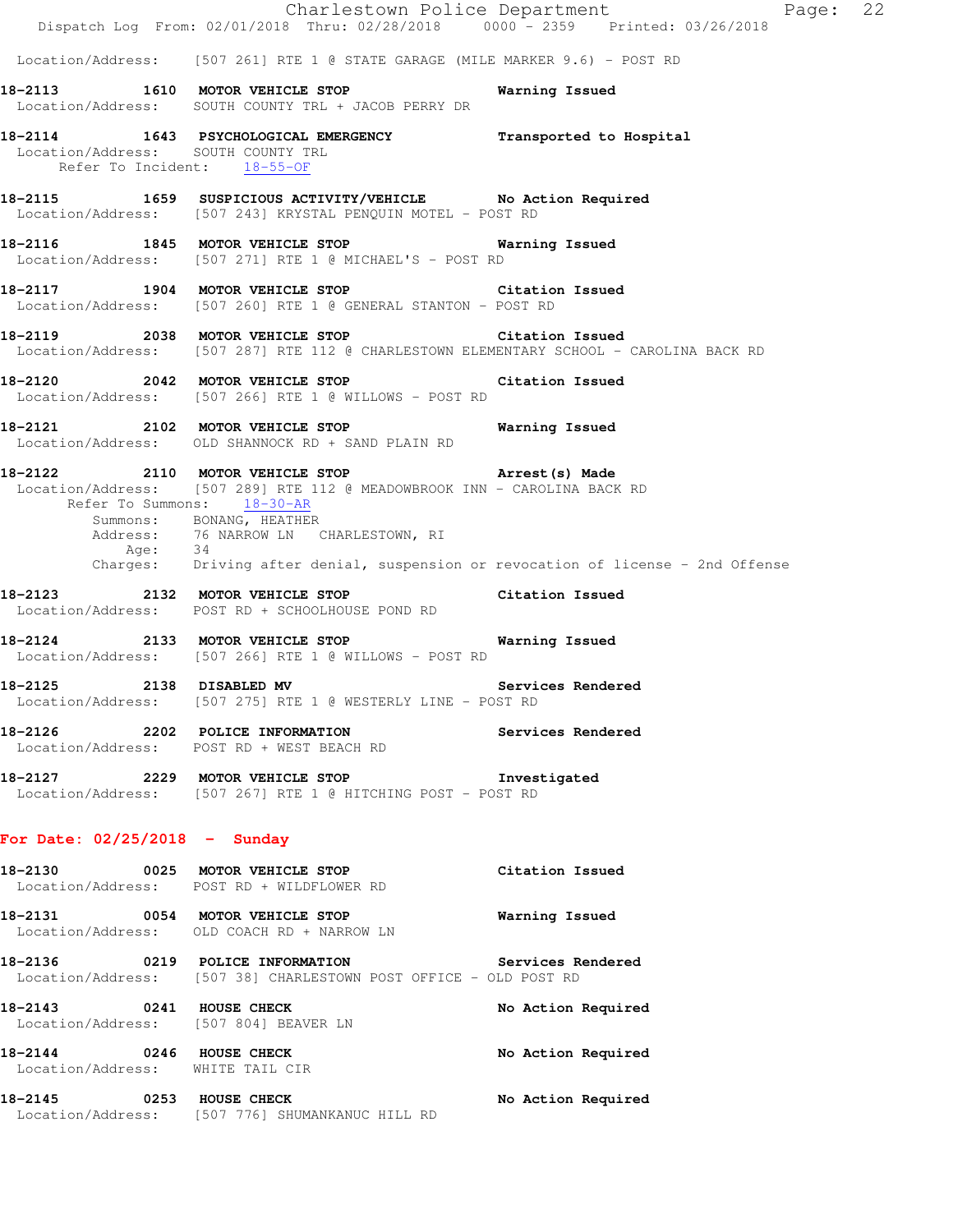| Location/Address: PROSSER TRL | 18-2146 0305 HOUSE CHECK                                                                                                           | No Action Required |
|-------------------------------|------------------------------------------------------------------------------------------------------------------------------------|--------------------|
|                               | 18-2149 0807 ANNOYING PHONE CALLS Services Rendered<br>Location/Address: SOUTH COUNTY TRL                                          |                    |
|                               | 18-2151 1012 ANIMAL COMPLAINT 100 Investigated<br>Vicinity of: JOHNSON LANE - TOCKWOTTEN COVE RD                                   |                    |
| Refer To Accident: 18-31-AC   | 18-2153 1444 MVA - Minor Neport Taken<br>Location/Address: CAROLINA BACK RD + BUTTER LN                                            |                    |
|                               | 18-2154 1614 MOTOR VEHICLE STOP 18 Warning Issued<br>Location/Address: [507 261] RTE 1 @ STATE GARAGE (MILE MARKER 9.6) - POST RD  |                    |
|                               | 18-2156 1626 MOTOR VEHICLE STOP 18 Warning Issued<br>Location/Address: [507 276] RTE 2 @ RICHMOND LINE - SOUTH COUNTY TRL          |                    |
|                               | 18-2157 1634 ASSIST OTHER POLICE DEPT Services Rendered<br>Location/Address: [507 26] CHARLESTOWN BREACHWAY - CHARLESTOWN BEACH RD |                    |
|                               | 18-2158 1648 MOTOR VEHICLE STOP 18 Warning Issued<br>Location/Address: WOODCOCK TRL + PROSSER TRL                                  |                    |
|                               | 18-2159 1717 SUSPICIOUS ACTIVITY/VEHICLE Investigated<br>Location/Address: [507 1] CHARLESTOWN TOWN HALL - SOUTH COUNTY TRL        |                    |
|                               | 18-2160 1908 MOTOR VEHICLE STOP 18-10 Warning Issued<br>Location/Address: ALTON CAROLINA RD + CAROLINA BACK RD                     |                    |

**18-2161 1912 SUSPICIOUS ACTIVITY/VEHICLE Investigated**  Location/Address: [507 12] CAROLINA POST OFFICE - ALTON CAROLINA RD

**18-2163 1921 MOTOR VEHICLE STOP Warning Issued**  Location/Address: [507 269] RTE 1 @ DRIVING RANGE - POST RD

**18-2164 1930 SUSPICIOUS ACTIVITY/VEHICLE Investigated**  Location/Address: [507 364] CROTTY AND SONS AUTO BODY - SOUTH COUNTY TRL

**18-2165 1935 MOTOR VEHICLE STOP No Action Required**  Location/Address: ROSS HILL RD + LAUREL RD

**18-2168 1958 MOTOR VEHICLE STOP Warning Issued**  Location/Address: POST RD + KING'S FACTORY RD

**18-2170 2023 MOTOR VEHICLE STOP Warning Issued**  Location/Address: POST RD + BEND RD

**18-2171 2027 MOTOR VEHICLE STOP Warning Issued**  Location/Address: [507 276] RTE 2 @ RICHMOND LINE - SOUTH COUNTY TRL

**18-2172 2030 MOTOR VEHICLE STOP No Action Required**  Location/Address: POST RD + WEST BEACH RD

**18-2173 2113 MOTOR VEHICLE STOP Citation Issued**  Location/Address: [507 46] WASHINGTON TRUST COMPANY - OLD POST RD

**18-2174 2143 MOTOR VEHICLE STOP Warning Issued**  Location/Address: POST RD + BEND RD

**18-2175 2200 MOTOR VEHICLE STOP Taken/Refered to Other A**  Location/Address: POST RD + SCHOOLHOUSE POND RD

#### **For Date: 02/26/2018 - Monday**

**18-2178 0106 MOTOR VEHICLE STOP Investigated**  Location/Address: [507 1] CHARLESTOWN TOWN HALL - SOUTH COUNTY TRL

18-2179 **0107 HOUSE CHECK 19** No Action Required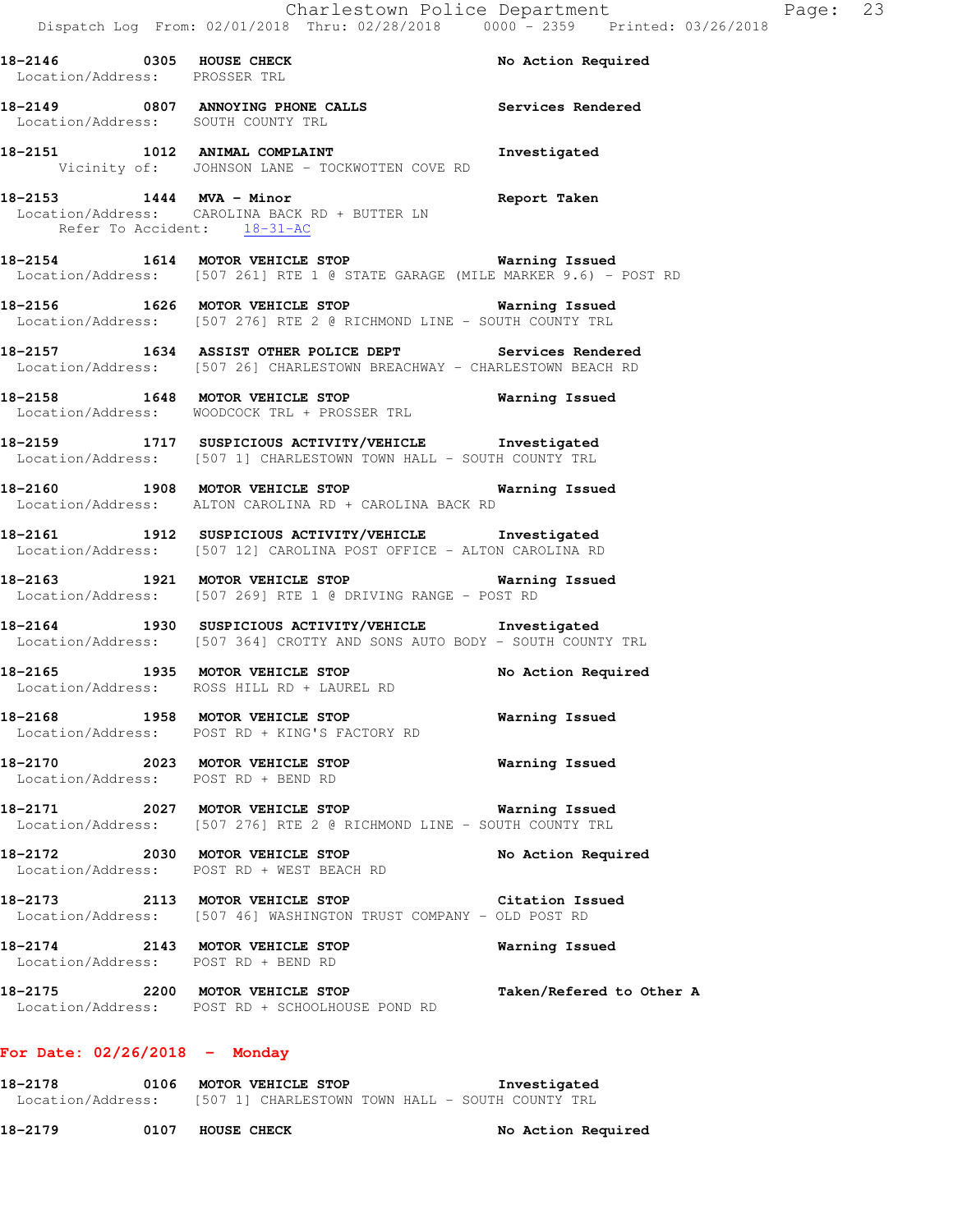**18-2194 0532 ALARM, BURGLAR Building Checked/Secured** 

Location/Address: SHIRLEY DR

 Location/Address: MARION DR **18-2195 0559 MOTOR VEHICLE STOP Warning Issued**  Location/Address: POST RD + EAST BEACH RD **18-2196 0608 MOTOR VEHICLE STOP Warning Issued**  Location/Address: POST RD + GENERAL STANTON LN **18-2201 1359 MVA - Minor Report Taken**  Location/Address: [507 72] CUMBERLAND FARMS - OLD POST RD Refer To Accident: 18-32-AC **18-2203 1524 MOTOR VEHICLE COMPLAINT Services Rendered**  Location/Address: KING'S FACTORY RD **18-2204 1605 POLICE INFORMATION Services Rendered**  Location/Address: [507 642] CHARLESTOWN POLICE DEPARTMENT - OLD POST RD Refer To Incident: 18-56-OF **18-2205 1644 MOTOR VEHICLE STOP Warning Issued**  Location/Address: POST RD + LAKESIDE DR 18-2206 1701 DISABLED MV **No Action Required**  Location/Address: POST RD + KING'S FACTORY RD **18-2207 1717 POLICE INFORMATION No Action Required**  Location/Address: AUBURN DR **18-2210 1834 MOTOR VEHICLE STOP Warning Issued**  Location/Address: POST RD + SOUTH COUNTY TRL **18-2212 2043 OFFICER WANTED Peace Restored**  Location/Address: ENNIS LN **For Date: 02/27/2018 - Tuesday 18-2219 0122 FOLLOW-UP INVESTIGATION Investigated**  Location/Address: LAND HARBOR DR **18-2225 0210 HOUSE CHECK No Action Required**  Location/Address: SOUTH NIANTIC DR 18-2227 **0242 HOUSE CHECK 18-2227 18-2227**  Location/Address: MATUNUCK SCHOOLHOUSE RD **18-2229 0946 ALARM, BURGLAR Investigated**  Location/Address: [507 365] FAMOUS PIZZA - OLD POST RD **18-2230 1353 MVA - Minor Report Taken**  Location/Address: [507 653] THE COVE RESTURANT - OLD POST RD Refer To Accident: 18-33-AC **18-2232 1559 SUSPICIOUS ACTIVITY/VEHICLE Report Taken**  Location/Address: BOTKA DR Refer To Incident: 18-58-OF

**18-2235 1646 MOTOR VEHICLE STOP Citation Issued**  Location/Address: [507 279] RTE 2 @ CHARLESTOWN TOWN HALL - SOUTH COUNTY TRL

**18-2236 1708 MOTOR VEHICLE STOP Warning Issued**  Vicinity of: [507 375] PAWAGET PARK - SPORTSMAN RD

**18-2237 1747 MVA - Minor Report Taken**  Location/Address: ALTON CAROLINA RD + CAROLINA BACK RD Refer To Accident: 18-34-AC

**18-2240 2030 BURGLARY (B & E) Investigated**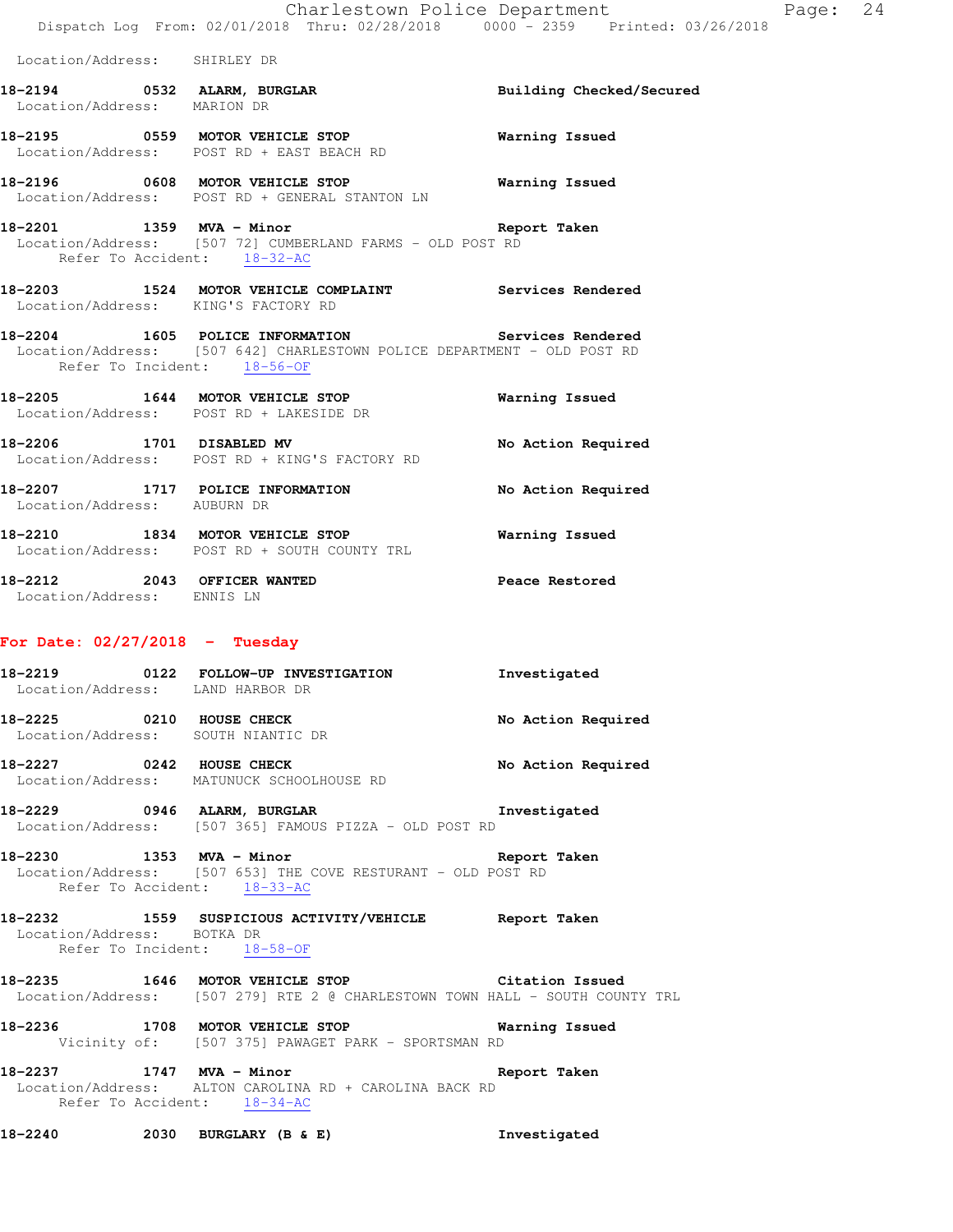# **For Date: 02/28/2018 - Wednesday**

|                                                          | 18-2245  0028 OFFICER WANTED Services Rendered<br>Vicinity of: [507 303] RTE 1 @ SOUTH SHORE MENTAL HEALTH (MM 9.0) - POST RD                                  |                       |
|----------------------------------------------------------|----------------------------------------------------------------------------------------------------------------------------------------------------------------|-----------------------|
| 18-2250 0132 MVA - Minor                                 | Vicinity of: ROSS HILL RD<br>Refer To Incident: 18-60-OF                                                                                                       | Report Taken          |
|                                                          | 18-2251 0200 MOTOR VEHICLE STOP<br>Location/Address: POST RD + WARREN RD                                                                                       | <b>Warning Issued</b> |
|                                                          | 18-2252 0209 MOTOR VEHICLE STOP Warning Issued<br>Location/Address: [507 258] RTE 1 @ SOUTH KINGSTOWN LINE (MM 11.4) - POST RD                                 |                       |
| Location/Address: KING TOM DR                            | 18-2253 0221 HOUSE CHECK                                                                                                                                       | No Action Required    |
| 18-2254 0239 HOUSE CHECK<br>Location/Address: AUBURN DR  |                                                                                                                                                                | No Action Required    |
| Refer To Incident: 18-61-OF                              | 18-2257 0423 PSYCHOLOGICAL EMERGENCY Transported to Hospital<br>Location/Address: [507 789] SAND PLAIN RD                                                      |                       |
|                                                          | 18-2258 0555 DISABLED MV<br>Location/Address: POST RD + WEST BEACH RD                                                                                          | No Action Required    |
|                                                          | 18-2259 0557 ROAD HAZARD/OBSTRUCTION Services Rendered<br>Location/Address: POST RD + WEST BEACH RD                                                            |                       |
|                                                          | 18-2262 0949 MOTOR VEHICLE STOP 6 Warning Issued<br>Location/Address: POST RD + NARROW LN                                                                      |                       |
|                                                          | 18-2264 1110 ASSIST OTHER AGENCY<br>Location/Address: [507 23] U.S. FISH & WILDLIFE HEADQUARTERS - BEND RD                                                     | Services Rendered     |
| 18-2266 1232 COMPLAINT<br>Location/Address: RIVERVIEW DR |                                                                                                                                                                | Investigated          |
|                                                          | <br>18-2267        1422   ROAD HAZARD/OBSTRUCTION               Could Not Locate<br>Location/Address: [507 270] RTE 1 @ BURLINGAME (MILE MARKER 6.0) - POST RD |                       |
|                                                          | 18-2269 1537 MOTOR VEHICLE STOP 6 Warning Issued<br>Vicinity of: [507 270] RTE 1 @ BURLINGAME (MILE MARKER 6.0) - POST RD                                      |                       |
| 18-2271 1601 TRAFFIC CONTROL                             | Location/Address: POST RD + KING'S FACTORY RD                                                                                                                  | Services Rendered     |
|                                                          | 18-2272 1612 MOTOR VEHICLE STOP<br>Location/Address: [507 276] RTE 2 @ RICHMOND LINE - SOUTH COUNTY TRL                                                        | Warning Issued        |
|                                                          | 18-2273 1703 MOTOR VEHICLE STOP<br>Location/Address: POST RD + SCHOOLHOUSE POND RD                                                                             | Warning Issued        |
|                                                          | 18-2276 1810 ASSIST CITIZEN<br>Location/Address: [507 415] FRANCIS C CARTER MEMORIAL PRESERVE - CAROLINA BACK RD<br>Refer To Incident: 18-62-OF                | Services Rendered     |
|                                                          |                                                                                                                                                                | No Action Required    |
| 18-2278 2048 STOLEN M/V                                  | Location/Address: [507 642] CHARLESTOWN POLICE DEPARTMENT - OLD POST RD<br>Refer To Incident: 18-63-OF                                                         | Report Taken          |

**18-2279 2151 MOTOR VEHICLE STOP Warning Issued**